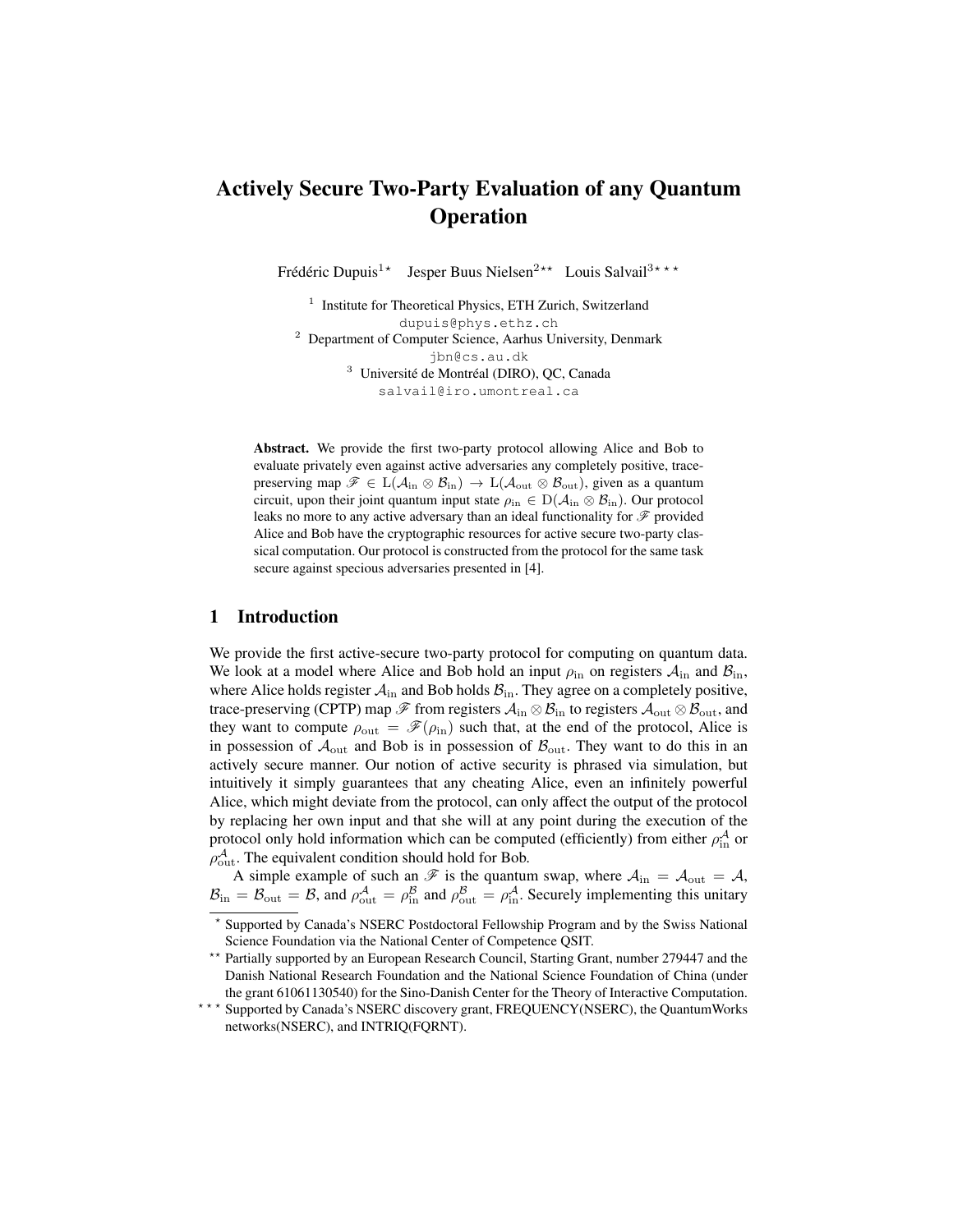basically means to do an atomic swap of quantum states, which was shown impossible in [\[4\]](#page-17-0) even against a restricted class of adversaries called *specious*. Extra assumptions are therefore needed to get unconditional security. Our way out is to look at a model where the two parties have access to an ideal functionality which allows them to securely do any *classical* computation on any *classical* data held jointly by the two parties. In this model we give an unconditionally secure protocol with active security. This is the first such protocol.

Formally, we use the notationally simpler model of [\[4\]](#page-17-0), but it is easy to see that security in this model implies security in the stand-alone model of [\[11\]](#page-17-1), as long as the simulator is poly-time. The stand-alone model of [\[11\]](#page-17-1) allows, inside a secure quantum protocol, to replace a classical ideal functionality by a classical protocol which securely implements that ideal functionality against poly-time quantum adversaries. The result is a protocol secure against poly-time quantum adversaries. This, in particular, implies sequential security, i.e., if a protocol is secure, it remains secure when run in sequence with other secure protocols. Since the secure evaluation of any classical function with security against poly-time quantum adversaries can be done under the assumption that learning with errors is hard [\[13](#page-17-2)[,11\]](#page-17-1) and under the more general assumption that mixed commitment schemes exist [\[12\]](#page-17-3), our poly-time simulator provides an active-secure twoparty plain-model protocol for computing on quantum data with security against any poly-time quantum adversaries. This is the first such protocol.

#### 1.1 Overview of our construction

We reuse many ideas from the protocol provided in [\[4\]](#page-17-0), which gives a two-party protocol for computing on quantum data securely against so-called specious adversaries. The protocol therein is unconditionally secure given an ideal functionality for classical computation. Specious adversaries are a quantum version of the classical notion of passive adversaries. Technically, a specious adversary is an adversary which is allowed to deviate from the protocol, except that at any step of the protocol it should be able to reconstruct the honest state of the protocol from its current state. This basically allows it to purify itself and not much else.

In the protocol in [\[4\]](#page-17-0), all wires are encrypted using a Pauli encryption: a qubit  $|v\rangle$  is represented as  $|V\rangle = X^x Z^z |v\rangle$ , where the two uniform key bits x and z are secret-shared between Alice and Bob. For example, to secret-share  $x$ , Alice will hold a uniformly random bit  $x_A$  and Bob will hold a uniformly random bit  $x_B$  such that  $x = x_A \oplus x_B$ . All wires are independently encrypted like this, which ensures that intermediate states are perfectly hidden from both parties. Computation is then done "through the encryption". The CPTP map  $\mathscr F$  is described by a quantum circuit made out of the universal set of gates  $\mathcal{UG}$  consisting of gates X, Y, Z, CNOT, H =  $\frac{1}{\sqrt{2}}$  $\frac{1}{2}(\begin{smallmatrix} 1 & 1 \\ 1 & -1 \end{smallmatrix}), P = (\begin{smallmatrix} 1 & 0 \\ 0 & i \end{smallmatrix}),$  and  $R = \begin{pmatrix} 1 & 0 \\ 0 & e^{i\pi} \end{pmatrix}$  $\frac{1}{0}$   $\frac{0}{e^{i\pi/4}}$ , together with a set of ancilla wires initialized in state  $|0\rangle$ , and a set of output wires that are discarded (or, in our case, that remain encrypted forever). The protocol evaluates each gate of  $\mathscr F$  while preserving privacy. Handling the Pauli gates X, Y and Z is easy, as they commute or anti-commute with the encryption operators. As an example, assume that the parties want to apply an  $X$  gate to a qubit  $|v\rangle$ , i.e., compute an encryption of  $|v'\rangle = X|v\rangle$ . Since up to an overall phase factor  $XZ = ZX$ , it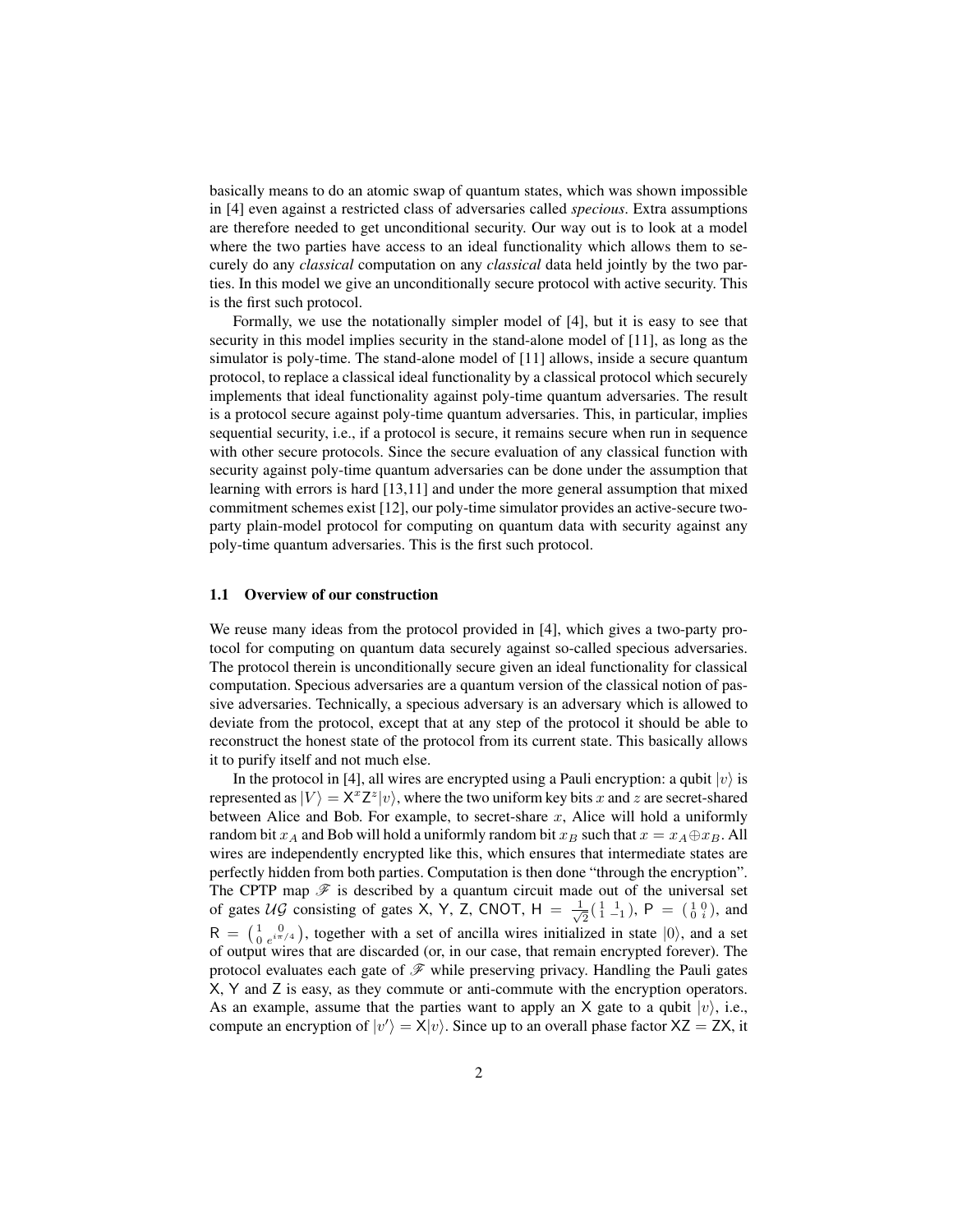follows that  $X|V\rangle = XX^xZ^z|v\rangle = X^xZ^zX|v\rangle = X^xZ^z|v'\rangle$ . So, the evaluation is simply performed on the encrypted qubit  $|V\rangle$  and the key bits x and z are maintained. For the remaining Clifford gates CNOT, H and  $P$  other "commutation" rules with X and Z are used. For H, it is used that  $HX = ZH$  and  $HZ = XH$ , so H is simply applied to the encrypted qubit, and then the keys x and z are swapped: Alice sets  $x'_A = z_A$  and  $z'_{A} = x_{A}$  and similarly for Bob. This leaves the non-Clifford gate R, where the relation RX<sup>x</sup>Z<sup>z</sup> = P<sup>x</sup>X<sup>x</sup>Z<sup>z</sup>R almost does the job, except that it leaves an extra P<sup>x</sup>. Getting rid of this requires quantum computation and a classical secure two-party computation which computes how the parties should update their key bits. After such a gate-by-gate computation of  $U$  on the encrypted qubits, the shares of the keys needed for learning the states on ones own output wires are swapped with the other party in one atomic step, using the ideal functionality for classical secure computation.

The protocol in [\[4\]](#page-17-0) is actually secure against an active adversary up to the final swap of key bits, as the encryptions of the wires are guaranteed to be perfect, independent of the behavior of the other party, as the parties pick their own shares of the sharings of  $x$ and z. This means that no party can get any information on any intermediary states, no matter how it deviates. It can, however, easily force the computation to be incorrect, by applying gates to the encrypted states, so the full protocol is not active secure. We note, however, that [\[4\]](#page-17-0) is secure against what we could call *ultimately specious adversaries*: Adversaries promising to attack in such a way that both parties always be able to reconstruct the correct state at the *end* of the protocol, but that can otherwise behave as they want. This follows from the active security in the middle and a theorem in [\[4\]](#page-17-0) which says that any attack which always allows both parties to obtain the correct output can be simulated given just the output of the corrupted party—basically, there is no way to learn extra information without sometimes irrevocably destroying the state of the other party.

In this paper, we use this observation in a protocol proceeding along the same lines as [\[4\]](#page-17-0) but where we force the adversary to be ultimately specious. This is done by not only encrypting the wires, but by unconditionally authenticating them. In addition, we commit the parties to their key bits, to allow the recipient to verify the key bits swapped at the end. Since an unconditional quantum authentication code is also an unconditionally secure encryption, we get a protocol with at least the security of [\[4\]](#page-17-0), but with the added property that an adversary who deviates from the protocol will be caught. More technically, if all checks of the authentication code succeed, then the authenticated values collapse to the correct values. This forces the adversary to either be detected or be ultimately specious. Since we do all the checks of the authentication codes *before* any key bits are revealed, the case where the adversary is detected can be simulated by simply asking the ideal world to abort too. The case where the adversary is ultimately specious is simulated similarly to [\[4\]](#page-17-0).

The main technical challenge is then to devise an authentication code with these two properties:

- 1. It allows to perform computation "through the authentication".
- 2. It allows to check the authentication code without revealing what is authenticated.

The first property is important for hiding intermediate values during the computation. The second property is important when we force the adversary to either be detected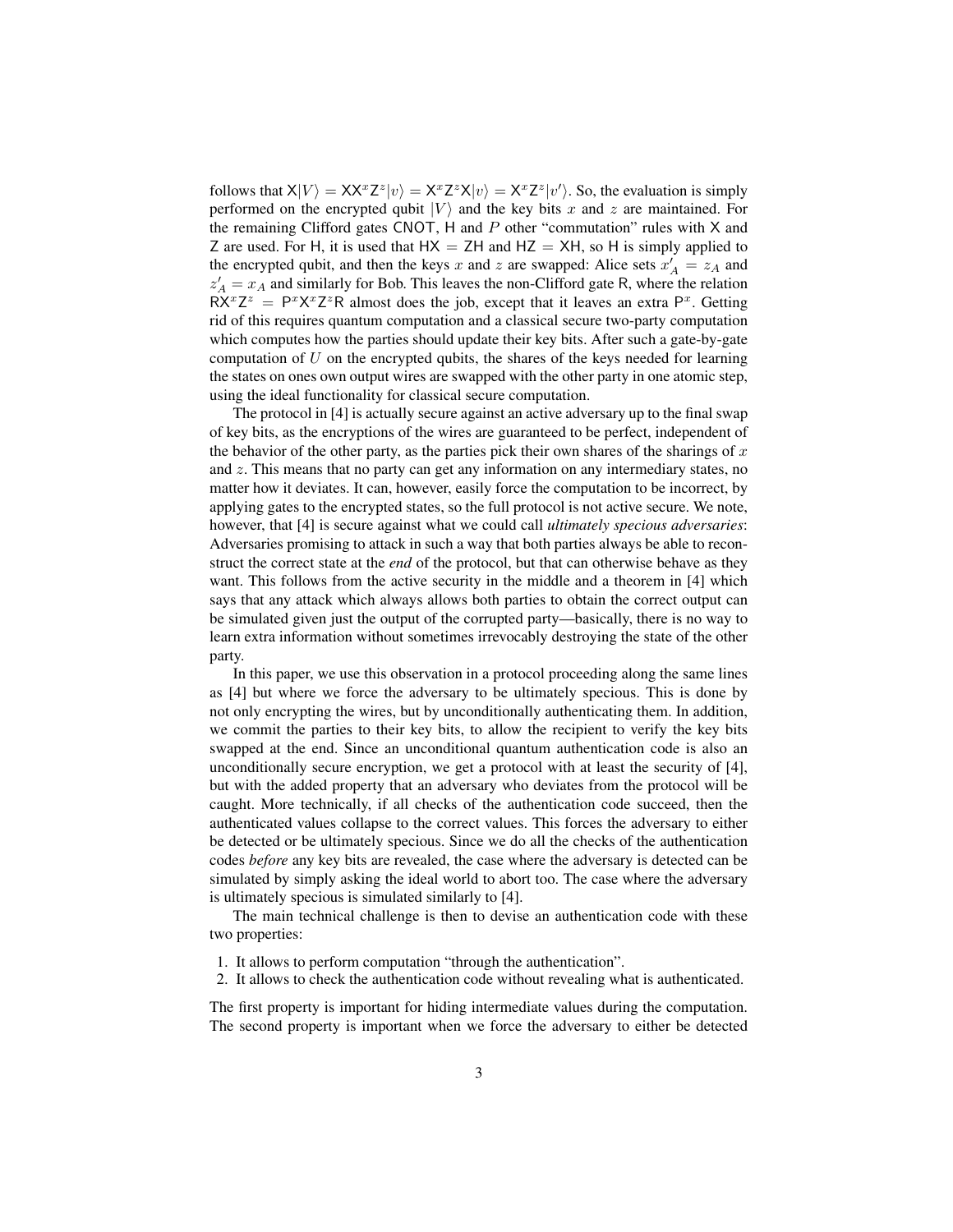or ultimately specious: when he is detected, he should learn nothing on the incorrect outputs.

We devise an authentication code with these properties based on the Clifford-based quantum authentication code proposed in [\[1\]](#page-17-4). It authenticates a quantum message using a random unitary implementable using gates X, Y, Z, CNOT, H and P. The authentication works as follows. In order to satisfy the second property, take a qubit  $|v\rangle$  on some wire. Alice prepends n new wires, in the all-zero state  $|0^n\rangle$ . Then she applies a uniformly random  $(n + 1)$ -bit Clifford operator A to the  $n + 1$  wires. She then sends the state to Bob, who appends  $n$  more wires in the all-zero state and applies a uniformly random  $(2n + 1)$ -bit Clifford operator B to the  $2n + 1$  wires. We can write this as  $|V\rangle = B(|0^n\rangle \otimes A(|v\rangle|0^n\rangle)).$  The key is  $(A, B)$ . This authentication can be checked in two different ways. Either, apply  $B^{\dagger}$  to the authenticated state and check that the first  $n$ wires are all zero. Or, apply  $B^{\dagger}$  and then apply  $A^{\dagger}$  to the last  $n+1$  wires and check that the last  $n$  wires are all zero. One way is used for Alice to check that Bob did not change the authenticated value. The other is used by Bob to check Alice. In order to perform these without leakage, we use a 2-party classical ideal functionality as described below.

In our scheme, Alice will hold  $A$  as her share of the key and Bob will hold  $B$  as his key share. They are committed to their share by being committed to a poly-size classical description of the operator applied. We sketch why the scheme has the two necessary properties.

- 1. Since the authentication is performed using only Clifford gates, an approach as in [\[4\]](#page-17-0) will allow to fairly easily apply Clifford gates "through the authentication". Since the Clifford unitaries form a group, the operation consisting of decrypting a qubit, applying a Clifford gate to it and reauthenticating it using a different key is also Clifford unitary. Hence, we can apply a Clifford gate to a swaddled qubit simply by changing the authentication keys in the appropriate manner. More precisely, to execute the Clifford gate  $G \in \mathfrak{C}_1$ , Alice updates her key to  $A(G^{\dagger} \otimes \mathbb{1}_n)$ , and Alice and Bob use a TPC to update Alice's commitment to her key. Executing CNOT gates is similar, but involves two swaddlings. The R-gate requires new techniques reminiscent of the fault tolerant implementation of it [\[14](#page-17-5)[,6,](#page-17-6)[7\]](#page-17-7). The details appear within, but we basically reduce it to securely producing a state  $|0\rangle$ , a magic state, a measurement in the computational basis, and applying secure Clifford gates together with a carefully chosen secure classical computation which tells the parties how to update their keys.
- 2. If Bob is to check an authenticated qubit, we simply give him  $|V\rangle$  and he applies  $B^{\dagger}$  and measures the first n wires, rejecting if they are not all zero. After that he re-applies B to recover the authentication  $|V\rangle$ . If Alice is to perform the check, we perform a secure classical computation where the inputs are the committed descriptions of  $A$  and  $B$  which effectively swaps the inner and outer authentications (see below for details). Alice then holds the outermost authentication and can easily test its integrity.

The final state of the computation is obtained after each party reveals the authentication keys needed by the other party to open its output wires.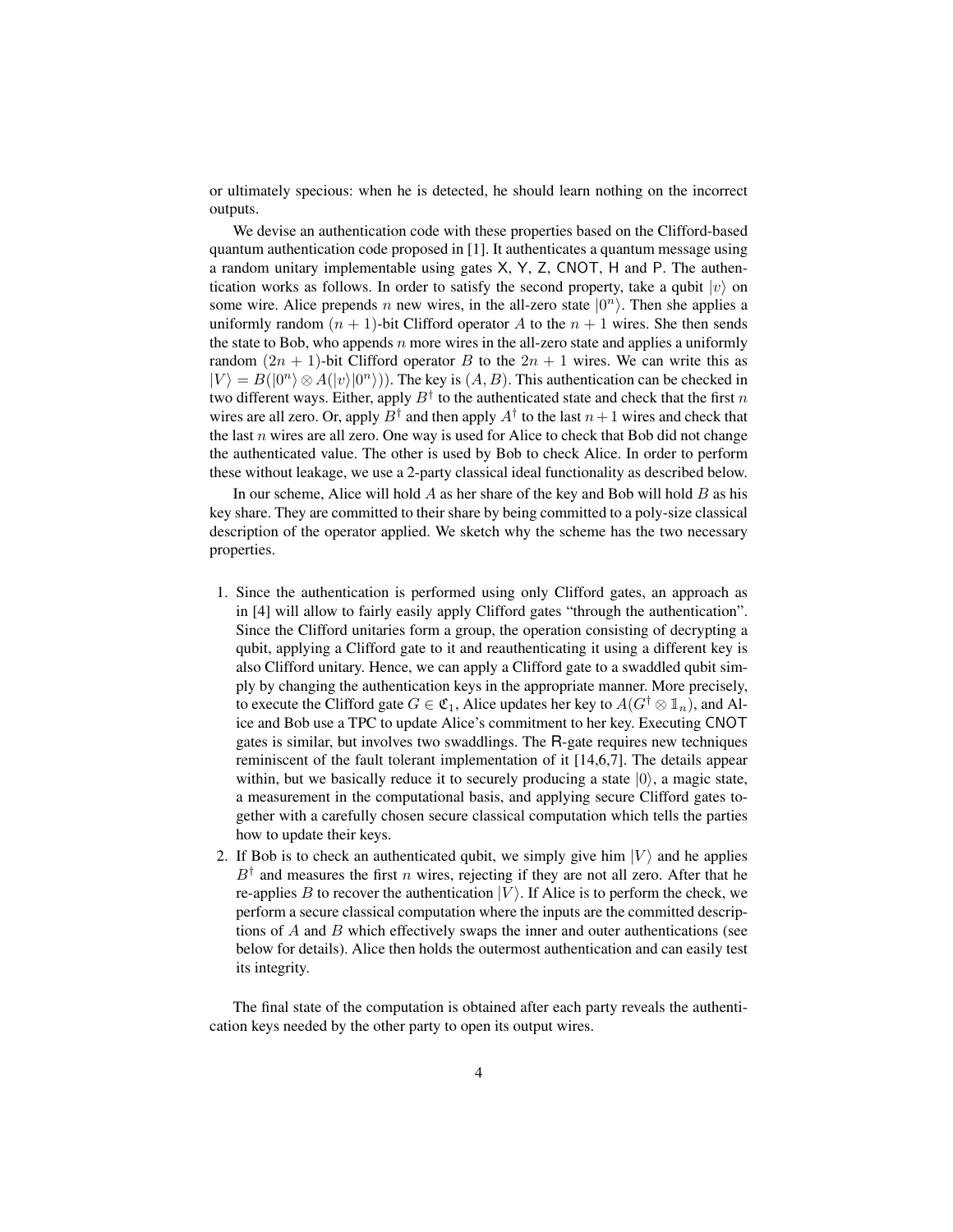## 2 Preliminaries

The set of linear operators from and to Hilbert space A is denoted by  $L(\mathcal{A})$ . The set of trace 1 positive semi-definite operators is denoted by  $D(A)$ ; it is the set of quantum states for register A. For  $\rho, \rho' \in D(A)$ , we denote by  $\Delta(\rho, \rho') := \frac{1}{2} ||\rho - \rho'||_1$  the trace norm distance between  $\rho$  and  $\rho'$ . Finally, we denote by  $\mathfrak{C}_n$  the set of Clifford operators on  $n$  qubits. More information can be found in [\[5\]](#page-17-8).

#### <span id="page-4-0"></span>2.1 Secure Two-Party Classical Computation Against Quantum Adversaries

Our protocol will use various *classical* two-party computations throughout its execution, each modeled as an ideal functionality. Recent work [\[12,](#page-17-3)[11\]](#page-17-1) show that composable classical two-party computation protocols can be devised with security against quantum adversaries provided some classical computational assumptions hold against this class of adversaries. One example of such an assumption is *learning with errors is hard* [\[13](#page-17-2)[,11\]](#page-17-1). The framework in [\[11\]](#page-17-1) allows us to replace the ideal functionalities with such secure protocols. Here we therefore focus on proving security given the ideal functionalities.

In the following, the ideal functionality for string commitment will be denoted by  $id_{\rm sc}$ . It is defined as follows:

$$
\mathsf{id}_{\mathsf{sc}}((id, s), \bot) = (\bot, (id, \mathsf{committed})) \text{ if } id \text{ is new},
$$

$$
\mathsf{id}_{\mathsf{sc}}(\bot, (id, s)) = ((id, \mathsf{committed}), \bot) \text{ if } id \text{ is new},
$$

$$
\mathsf{id}_{\mathsf{sc}}(s, s') = (\bot, \bot) \text{ otherwise }.
$$

In order for Alice to commit on  $s \in \{0,1\}^*$ , Alice and Bob call  $id_{sc}((id, s), \perp)$ , where id is an unused identifier chosen by Alice. In order for Bob to commit on s, Alice and Bob call  $id_{sc}(\perp, (id, s))$ , where id is chosen by Bob. The opening of a commitment is performed by calling the ideal functionality  $\mathsf{id}_{\text{open}}$  defined as:

$$
\mathsf{id}_{\mathsf{OFEN}}(id, id) = (\bot, s) \text{ if } \mathsf{id}_{\mathsf{sc}}((id, s), \bot) \text{ was performed },
$$

$$
\mathsf{id}_{\mathsf{OFEN}}(id, id) = (s, \bot) \text{ if } \mathsf{id}_{\mathsf{sc}}(\bot, (id, s)) \text{ was performed },
$$

$$
\mathsf{id}_{\mathsf{sc}}(\cdot, \cdot) = (\bot, \bot) \text{ otherwise }.
$$

Note that state has to be passed from  $id_{\rm sc}( , )$  to  $id_{\rm OPEN}( , )$  for the above descriptions to make sense. Our framework exactly allows that an ideal functionality from an earlier round passes its state to an ideal functionality in a later round. In the framework of [\[11\]](#page-17-1) they would be considered one ideal functionality, with a state. We prefer the above notation for brevity of later protocol descriptions.

Ideal functionalities computing functions applied to committed values can now be easily defined. Suppose that Alice and Bob want to let Alice learn a function  $f$ :  ${0,1}^* \times {0,1}^* \rightarrow {0,1}^*$  upon two committed values, s and s', where s is committed upon by Alice under id and  $s'$  is committed upon by Bob under  $id'$ . It suffices to define the ideal functionality  $id_f^*$  as

$$
\mathsf{id}^*_f((id,id'),(id,id')) = (f(s,s'),\bot) \text{ if } \mathsf{id}_{\scriptscriptstyle \mathrm{OPEN}}(id,id) = (\bot,s) \land \mathsf{id}_{\scriptscriptstyle \mathrm{OPEN}}(id',id') = (s',\bot) ,
$$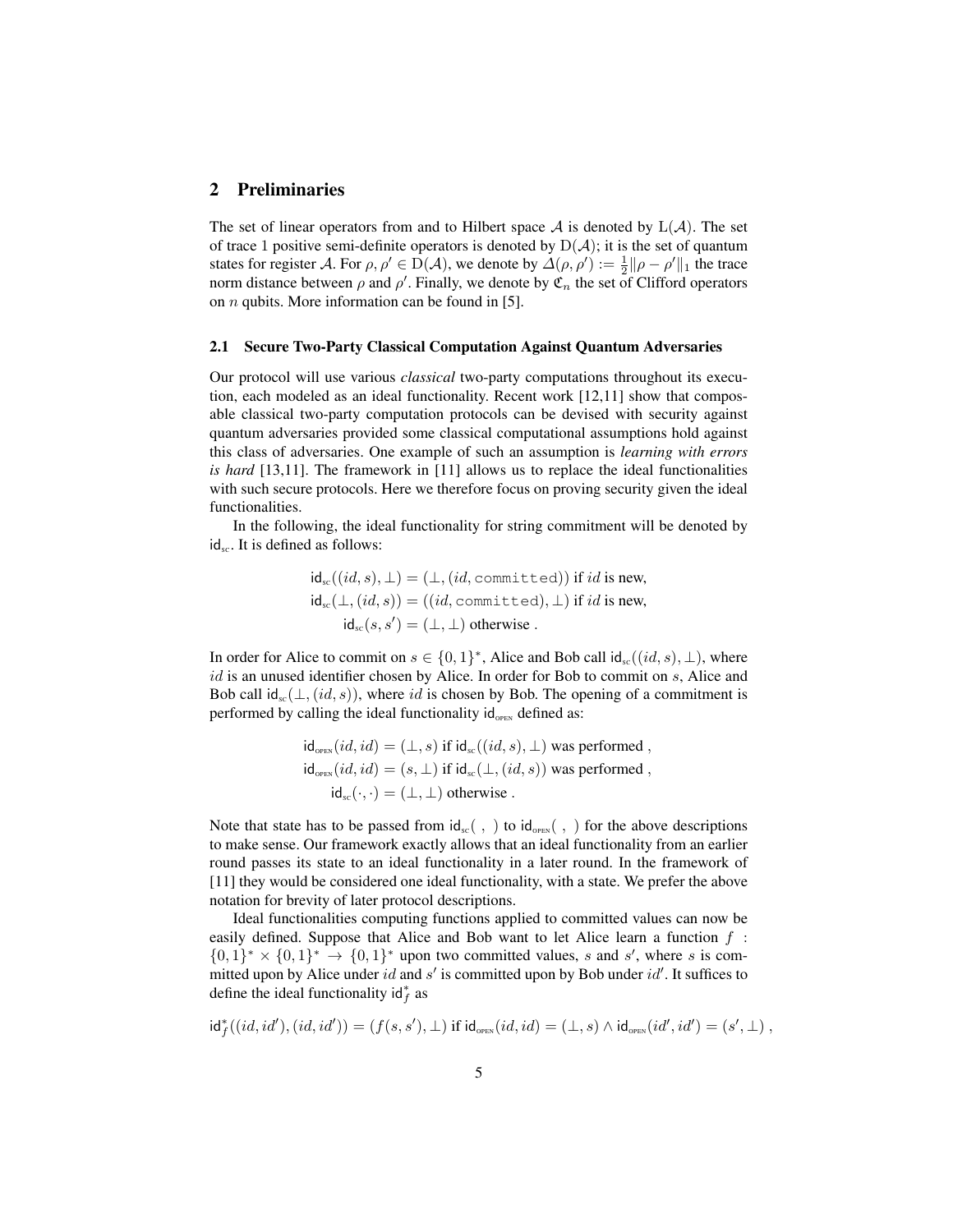$\mathrm{id}_f^*(\cdot,\cdot)=(\perp,\perp)$  otherwise.

The same if it is Bob who is to learn the output, but with  $\mathrm{id}_f^*((id, id'), (id, id')) =$  $(\perp, f(s, s'))$ . The same construction can be used to implement any efficiently computable function f evaluated upon *any* number of committed values. The ideal functionality can also easily be extended to produce commitments to the outputs of  $f$ . It is this extended ideal functionality we use most often. Again,  $\mathrm{id}_f^*(\cdot, \cdot)$  will have to share state with  $id_{sc}(\cdot, \cdot)$  and  $id_{open}(\cdot, \cdot)$ , which is allowed in our framework.

Note that all the above ideal functionalities are defined such that at most one party has a non-trivial output (i.e., an output which is not known before the inputs are provided). We avoid using functions where both parties have a non-trivial output as an easy way to deal with the problem that fairness in classical secure two-party computation is provably impossible for most functionalities. It is not hard to see that it follows from known completeness results of quantum-secure classical two-party computation[\[12](#page-17-3)[,11\]](#page-17-1) that the classical ideal functionalities specified above can be implemented with security against poly-time quantum adversaries. We skip the details of this, as our focus here is on using the classical ideal functionalities for constructing secure two-party protocols for computing on quantum data.

### <span id="page-5-0"></span>2.2 Clifford-Based Quantum Authentication

In order to detect misbehaviors of an active adversary, we will be evaluating a circuit upon authenticated quantum bits. We will be using a quantum authentication scheme (QAS) [\[2\]](#page-17-9) based on Clifford operators introduced in [\[1\]](#page-17-4) as our main building block.

Definition 2.1 (Quantum authentication scheme). *A* quantum authentication scheme *is a set of encryption and decryption superoperators*  $\{(\mathscr{E}_k^{S\to C}, \mathscr{D}_k^{C\to SF}) : k \in \mathcal{K}\},\$ *where* K *is the set of possible keys,* S *is the input system,* C *is the ciphertext system, and* F is a "flag" system that contains either  $|acc\rangle$  or  $|rej\rangle$ . A QAS is such that for all  $k \in \mathcal{K}$ ,  $(\mathscr{D}_k \circ \mathscr{E}_k)(\rho_S) = \rho_S \otimes |\text{acc}\rangle |\text{acc}|_F$ .

<span id="page-5-1"></span>A QAS is secure if it satisfies the following:

**Definition 2.2** (Security of a QAS). Let  $\mathscr{E}_k^{S \to C}$  and  $\mathscr{D}_k^{C \to SF}$  be the encoder and de*coder corresponding to key k. Then, we say that the QAS* (*ε, Q*) *is ε-secure if, for all* attacks  $U_{CR}$ , there exists two CP maps  $\mathscr{U}_{R\to R}^{\rm acc}$  and  $\mathscr{U}_{R\to R}^{\rm rej}$  with  $\mathscr{U}^{\rm acc}+\mathscr{U}^{\rm rej}=\mathbb{1}$  such *that for all inputs*  $\psi_{SR}$ *, we have that for some fixed state*  $\Omega_S$ *:* 

$$
\left\| \frac{1}{\# \mathcal{K}} \sum_{k \in \mathcal{K}} \mathcal{D}_k \left( U_{CR} \mathcal{E}_k \left( \psi_{SR} \right) U_{CR}^{\dagger} \right) - \left( \mathcal{U}^{\text{acc}} (\psi_{SR}) \otimes \left| \text{acc} \right|_{F} + \mathcal{U}^{\text{rej}} (\psi_{R}) \otimes \Omega_S \otimes \left| \text{rej} \right|_{F} \right) \right\|_{1} \leq \varepsilon \quad .
$$
\n(1)

This definition can be shown to be equivalent to the existence of a simulator that interacts only with an ideal functionality in which Eve's only choice is whether or not to destroy the state and cause a rejection.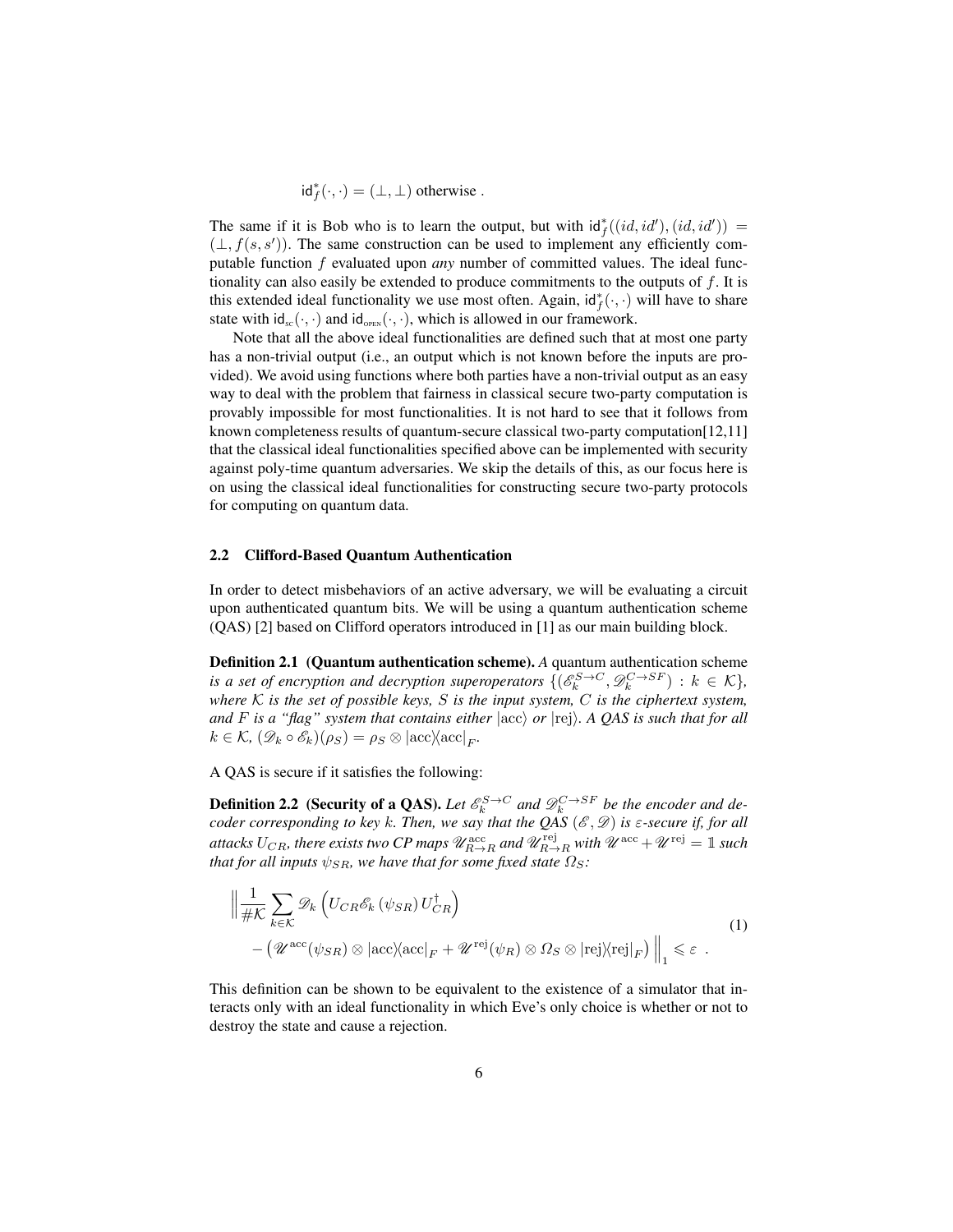Definition 2.3 (Clifford-based QAS[\[1\]](#page-17-4)). *Let* S *be an* s*–qubit system,* A *be an* n*-qubit system, and let*  $C = S \otimes A$ *. Let* K *index all Clifford unitaries*  $C_k$  *on*  $s + n$  *qubits. Then, the Clifford-based QAS is defined by the following encryption and decryption maps where*  $P_{\text{acc}}^{SA} = \mathbb{1}_S \otimes |0^n\rangle\langle0^n|_A$  *and*  $P_{\text{rej}}^{SA} = \mathbb{1}_{SA} - P_{\text{acc}}^{SA}$  *:* 

$$
\mathcal{E}_k(\rho_S) = C_k (\rho_S \otimes |0^n \rangle \langle 0^n |_A) C_k^{\dagger} ,
$$
  

$$
\mathcal{D}_k(\sigma_{SA}) = \text{tr}_A \left( P_{\text{acc}} C_k^{\dagger} \sigma_{SA} C_k P_{\text{acc}} \otimes |\text{acc} \rangle \langle \text{acc}|_F + \text{tr} (P_{\text{rej}} C_k^{\dagger} \sigma_{SA} C_k) \pi_{SA} \otimes |\text{rej} \rangle \langle \text{rej}|_F \right) ,
$$

where  $\pi_{SA}$  *is an arbitrary fixed state that the decoder outputs when it rejects the authentication.*

The following establishes the security of the QAS based on random Clifford operators. The proof of security is more or less the same as in [\[1\]](#page-17-4) :

**Theorem 2.4 (Security of Clifford-based QAS).** The QAS defined above is  $\varepsilon(n)$ *secure for*  $\varepsilon(n) = 6 \times 2^{-n}$ .

It should be mentioned that picking a random Clifford operation acting upon  $\ell$  qubits requires to pick a uniformly random  $poly(\ell)$ -bit classical key k and the mapping between  $k$  and the corresponding Clifford operation can be performed efficiently [\[6](#page-17-6)[,1\]](#page-17-4). In other words, the key size of the Clifford-based QAS is polynomial in the number of qubits  $\ell = s + n$  used to authenticate an s–qubit quantum state.

#### <span id="page-6-0"></span>2.3 Two-Party Quantum Protocols

We define two-party strategies in a similar way as in [\[4,](#page-17-0)[10\]](#page-17-10), with some adaptations made for the fact that we are computing a CPTP map and not just a unitary and that we allow ideal functionalities of different rounds to share states (equivalent to considering one, stateful functionality). Two-party protocols for the evaluation of some CPTP map are particular cases of two-party strategies. Two-party strategies have access to some oracle in each round. An oracle is just a CPTP map acting on registers at both Alice and Bob. Oracles implement some functionalities like a communication channel or some more complex two-party functionalities.

An m–turn two-party strategy with oracle calls is defined by tuples of quantum operations  $\mathscr{A} := (\mathscr{A}_1, \ldots, \mathscr{A}_{m+1}), \mathscr{B} := (\mathscr{B}_1, \ldots, \mathscr{B}_{m+1}),$  and  $\mathscr{O} := (\mathscr{O}_1, \ldots, \mathscr{O}_m)$ . For  $i \in [1..m+1]$ , operations  $\mathscr{A}_i \in \mathrm{L}(\mathcal{A}_{i-1} \otimes \mathcal{A}_{i-1}^{\mathscr{O}, \mathrm{out}}) \mapsto \mathrm{L}(\mathcal{A}_i \otimes \mathcal{A}_i^{\mathscr{O}, \mathrm{in}})$  and  $\mathscr{B}_i \in$  $\mathrm{L}(\mathcal{B}_{i-1}\otimes\mathcal{B}_{i-1}^{\mathscr{O},\mathrm{out}})\mapsto\mathrm{L}(\mathcal{B}_i\otimes\mathcal{B}_i^{\mathscr{O},\mathrm{in}})$  are the actions performed at turn  $i$  by Alice and Bob respectively. The operation  $\mathscr{O}_i$  :  $\mathord{\text{\rm L}}(\mathcal{A}_i^{\mathscr{O},\mathrm{in}} \otimes \mathcal{O}_{i-1} \otimes \mathcal{B}_i^{\mathscr{O},\mathrm{in}}) \mapsto \mathord{\text{\rm L}}(\mathcal{A}_i^{\mathscr{O},\mathrm{out}} \otimes \mathcal{O}_i \otimes \mathcal{B}_i^{\mathscr{O},\mathrm{out}})$ models the oracle provided to Alice and Bob at turn i, and  $\mathcal{O}_i$  a register used for passing state from the oracle of one round to the oracle at the next round. The oracle at turn  $i \in [1..m]$  takes place right after  $\mathscr{A}_i$  and  $\mathscr{B}_i$  have been applied. In particular, these operations set the input registers  $\mathcal{A}_{i-1}^{\mathcal{O},\text{in}}$  and  $\mathcal{B}_{i-1}^{\mathcal{O},\text{in}}$  for the call to  $\mathcal{O}_i$ . The outputs are available to Alice and Bob in the next turn, in the output registers  $\mathcal{A}_i^{\mathcal{O}, \text{out}}$  and  $\mathcal{B}_i^{\mathcal{O}, \text{out}}$ .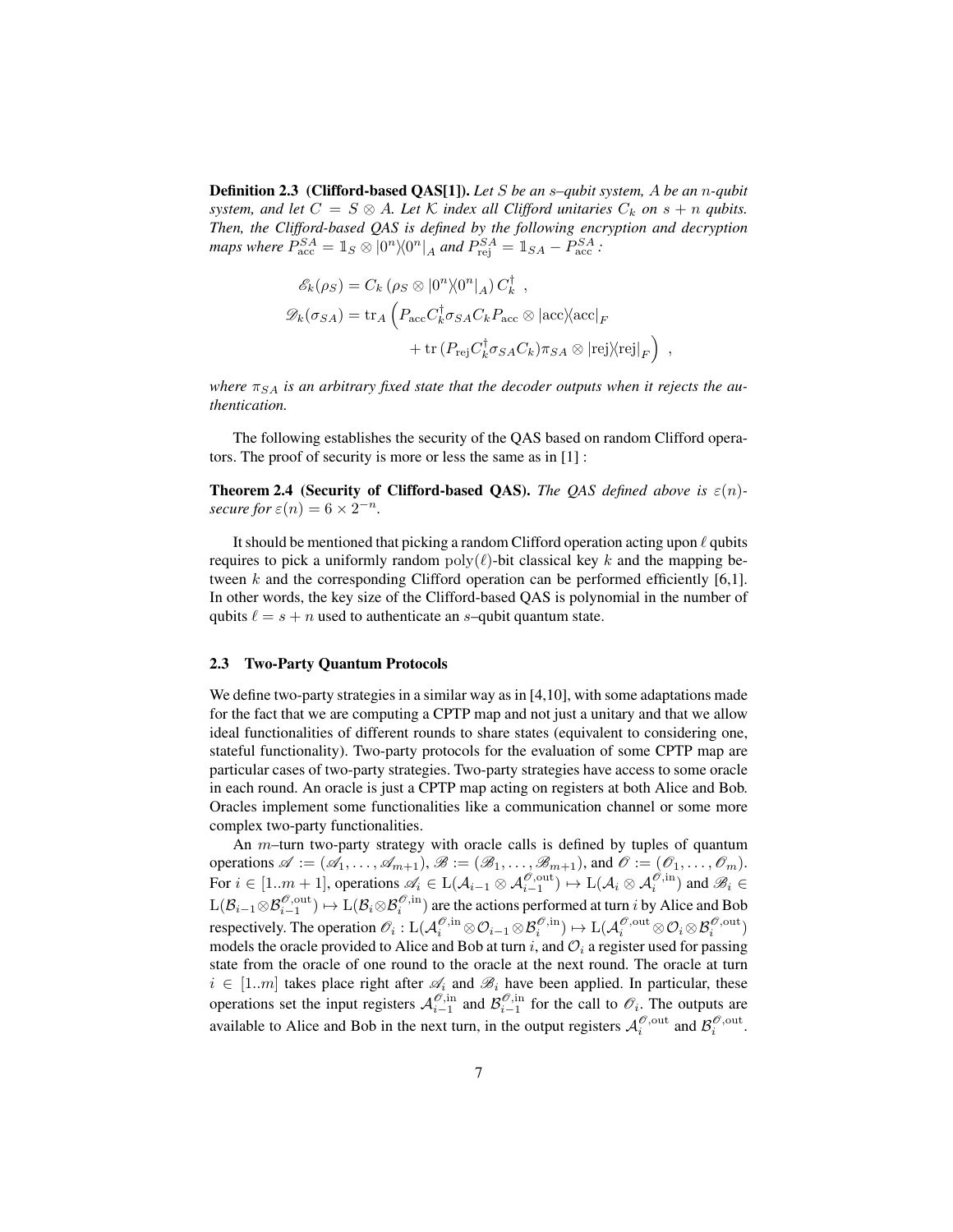We make one exception to this general form, the last turn (that is turn  $m+1$ ) of a strategy does not invoke any oracle, and is there simply to allow Alice and Bob to post-process the output of the last oracle.

Let  $\Pi = (\mathscr{A}, \mathscr{B}, \mathscr{O}, m)$  be an m-turn two-party strategy with oracle calls. The final state of the interaction between  $\mathscr A$  and  $\mathscr B$  upon joint input state  $\rho_{\text{in}} \in D(\mathcal A_0 \otimes \mathcal B_0 \otimes \mathcal R)$ , where R is a reference system with dim  $\mathcal{R} = \dim \mathcal{A}_0 \dim \mathcal{B}_0$ , is denoted by

$$
[\mathscr{A} \otimes \mathscr{B}]^{\mathscr{O}}(\rho_{\text{in}}) := (\mathscr{A}_{m+1} \otimes \mathscr{B}_{m+1} \otimes \mathbb{1}_{L(\mathcal{R} \otimes \mathcal{O}_{m+1})})
$$
  

$$
(\mathbb{1}_{L(\mathcal{A}_m \otimes \mathcal{B}_m \otimes \mathcal{R})} \otimes \mathscr{O}_m)(\mathscr{A}_m \otimes \mathscr{B}_m \otimes \mathbb{1}_{L(\mathcal{R} \otimes \mathcal{O}_m)})
$$
  

$$
\dots (\mathbb{1}_{L(\mathcal{A}_1 \otimes \mathcal{B}_1 \otimes \mathcal{R})} \otimes \mathscr{O}_1)(\mathscr{A}_1 \otimes \mathscr{B}_1 \otimes \mathbb{1}_{L(\mathcal{R})})(\rho_{\text{in}}).
$$

A *communication oracle* from Alice to Bob is modeled by having  $A_i^{\mathcal{O}} \approx \mathcal{B}_i^{\mathcal{O}}$  and letting  $\mathcal{O}_i$  move the state in  $\mathcal{A}_i^{\mathcal{O}}$  to  $\mathcal{B}_i^{\mathcal{O}}$ . A classical ideal functionality, as those described in Sect. [2.1,](#page-4-0) can easily be made available as oracle calls. We assume that in each round  $i$  at most one classical ideal functionality is applied. The parties place their inputs in the appropriate registers  $\mathcal{A}_{i-1}^{\mathcal{O}}$  and  $\mathcal{B}_{i-1}^{\mathcal{O}}$ . The operation of the oracle  $\mathcal{O}_i$  is as follows: it measures the input registers  $\mathcal{A}_{i-1}^{\mathcal{O}}$  and  $\mathcal{B}_{i-1}^{\mathcal{O}}$  to force classical inputs. Then, it applies the appropriate classical ideal functionality on those classical inputs plus its classical internal state found in  $\mathcal{O}_{i-1}$ . This produces outputs for the parties and a new internal state. The outputs are placed in  $\mathcal{A}_{i}^{\mathcal{O}}$  and  $\mathcal{B}_{i}^{\mathcal{O}}$ . The new state is placed in  $\mathcal{O}_{i}$ .

A two-party hybrid protocol for  $\mathscr{F}: L(\mathcal{A}_{\rm in} \otimes \mathcal{B}_{\rm in}) \to L(\mathcal{A}_{\rm out} \otimes \mathcal{B}_{\rm out})$  between parties  $\mathscr A$  and  $\mathscr B$  upon joint input state  $\rho_{in} \in D(\mathcal A_{in} \otimes \mathcal B_{in} \otimes \mathcal R)$  is defined as:

**Definition 2.5.** An m-turn two-party hybrid protocol  $\Pi_{\mathscr{F}}^{\mathscr{O}} = (\mathscr{A}, \mathscr{B}, \mathscr{O}, m)$  for  $\mathscr{F}$ :  $L(A_{in} \otimes B_{in}) \rightarrow L(A_{out} \otimes B_{out})$  *is a m–turn two-party strategy with oracle calls,* where  $A_0 := A_{\text{in}}$ ,  $B_0 := B_{\text{in}}$ ,  $A_{m+1} := A_{\text{out}}$ ,  $B_{m+1} := B_{\text{out}}$ , and where for all  $\rho_{\text{in}} \in D(\mathcal{A}_0 \otimes \mathcal{B}_0 \otimes \mathcal{R}), \ \Delta\left([\mathscr{A} \circledast \mathscr{B}]^{\mathscr{O}}(\rho_{\text{in}}),(\mathscr{F} \otimes \mathbb{1}_{\mathcal{R}})(\rho_{\text{in}})\right) = 0.$  In the following, *we often write simply* two-party protocol *to refer to a* two-party hybrid protocol*.*

For  $i \in [0..m]$ , the joint state after turn  $i+1$  in  $\Pi_{\mathscr{F}}^{\mathscr{O}}$  is denoted by  $[\mathscr{A} \otimes \mathscr{B}]_{i+1}^{\mathscr{O}}(\rho_{\text{in}}) :=$  $(1_{L(\mathcal{B}_{i+1}\otimes\mathcal{A}_{i+1}\otimes\mathcal{R})}\otimes\mathscr{O}_{i+1})(\mathscr{A}_{i+1}\otimes\mathscr{B}_{i+1}\otimes1_{L(\mathcal{R}\otimes\mathcal{O}_{i+1})})[\mathscr{A}\otimes\mathscr{B}]_{i}^{\mathscr{O}}(\rho_{\text{in}}),$  where  $[\mathscr{A}\otimes\mathscr{B}]_{i}^{\mathscr{O}}(\rho_{\text{in}})$  $\mathscr{B}]^{\mathscr{O}}_0(\rho_{\text{in}}) := \rho_{\text{in}} \text{, and } [\mathscr{A} \circledast \mathscr{B}]^{\mathscr{O}}_{m+1}(\rho_{\text{in}}) := [\mathscr{A} \circledast \mathscr{B}]^{\mathscr{O}}(\rho_{\text{in}}).$ 

### 3 Modeling Active Security

We start by extending the framework in [\[4\]](#page-17-0) to handle active security. Our model is very standard, defining security via simulation, but for completeness we describe and motivate the changes made in [\[5\]](#page-17-8).

Let  $\Pi_{\mathscr{F}}^{\mathscr{O}} = (\mathscr{A}, \mathscr{B}, \mathscr{O}, m)$  be a  $m$ -turn two-party hybrid protocol. Let  $\tilde{\mathscr{A}}$  and  $\tilde{\mathscr{B}}$  be adversaries in  $\Pi_{{\mathscr F}}^{\mathscr{O}}.$  We denote by  $[{\tilde{\mathscr{A}}} \circledast {\mathscr{B}}]^{\mathscr{O}}$  and  $[{\mathscr{A}} \circledast {\tilde{\mathscr{B}}}]^{\mathscr{O}}$  the resulting m–turn twoparty strategies. We will as usual define the security of such actively attacked protocols by comparing to a simulation. The simulation is basically an ideally secure evaluation of  $\mathscr{F}$ .

The ideally secure protocol for evaluating  $\mathscr F$  would be in a world where  $\mathscr F$  actually existed as an oracle—the parties would simply call this oracle. We can, however, not expect any protocol to be as secure as this, as for most protocols we cannot ensure that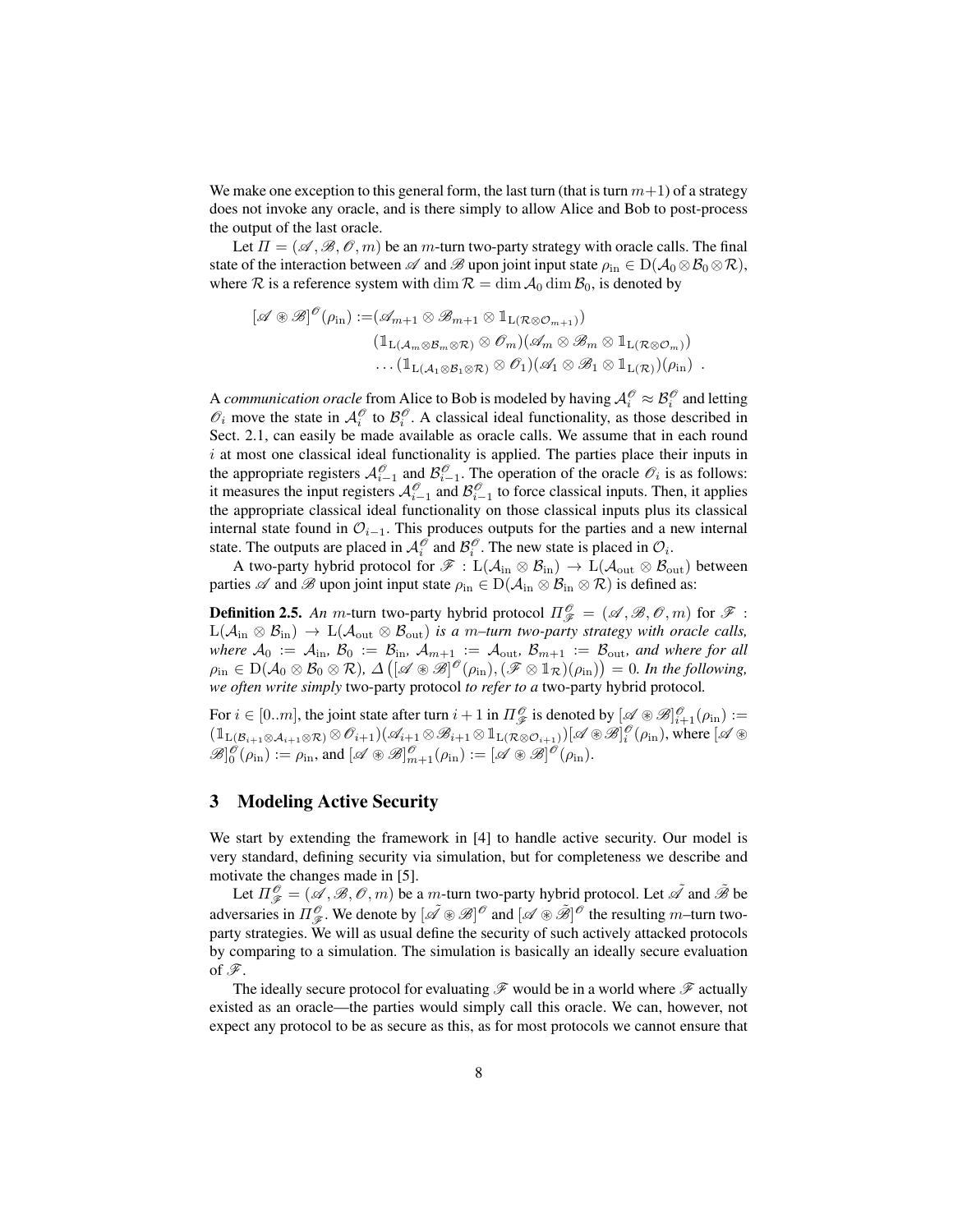either both parties get the output or no party gets the output, known as fairness, which is ensured in the above ideal setting. We will therefore consider a setting where one of the parties learns its output first, and where the party learning it first, if corrupted, can prevent the other party from learning its output. We will only give the definition for the case where Alice learns first. Deriving the definition for the symmetric case where Bob learns first is trivial.

To avoid confusion between the parties in the real protocol and in the ideal protocol, we formulate the ideal protocol with parties Charleen,  $C$ , and Dan,  $D$ , taking the seats of Alice respectively Bob. So, we look at an ideal functionality  $\mathscr{F}: L(\mathcal{C}_{in} \otimes \mathcal{D}_{in}) \to$  $L(\mathcal{C}_{out} \otimes \mathcal{D}_{out})$ , but where we keep a mental note reminding that  $\mathcal{C}_{in} := \mathcal{A}_{in}, \mathcal{C}_{out} :=$  $\mathcal{A}_{\text{out}}$ ,  $\mathcal{D}_{\text{in}} := \mathcal{B}_{\text{in}}$  and  $\mathcal{D}_{\text{out}} := \mathcal{B}_{\text{out}}$ .

The ideal protocol for  $\mathscr F$  is then a 2-turn two-party hybrid protocol  $\Gamma_{\mathscr G} = (\mathscr C, \mathscr D, \mathscr F, 2),$ which lets the parties query  $\mathscr F$  in turn 1, but only letting C see her output in turn 1. In turn 2, Charleen then inputs a bit f, with  $f = 1$  indicating that Dan should receive his output and  $f = 0$  indicating that Dan should not receive his output. Dan will receive f, and if  $f = 1$  he will additionally be given his output. This is handled by the second oracle. Then the parties output whatever they received from the oracles. In the honest protocol, Charleen always inputs  $f = 1$ . We call this *the ideal protocol for evaluating* F *without fairness for Dan*.

The ideal protocol  $\varGamma_{\mathscr{F}} = (\mathscr{C}, \mathscr{D}, \mathscr{F}, 2)$  for  $\mathscr{F}$  without fairness for Dan:

1. By convention we have  $C_0 = C_{\text{in}}$  and  $D_0 = D_{\text{in}}$  and that  $\mathcal{O}_0$  is empty. In the ideal protocol we let  $C_1^{\mathcal{O},\text{in}} = C_0$  and  $\mathcal{D}_1^{\mathcal{F},\text{in}} = \mathcal{D}_0$ , we let  $\mathcal{C}_1$  and  $\mathcal{D}_1$  be empty, and  $\mathcal{C}_1$  =  $\mathbb{1}_{L(\mathcal{C}_0)}$  and  $\mathscr{D}_1 = \mathbb{1}_{L(\mathcal{D}_0)}$ . I.e., in turn 1 the parties simply send their inputs to the first oracle  $\mathscr{F}_1$ . For the first oracle  $\mathscr{F}_1$  :  $\mathcal{L}(\mathcal{C}_1^{\mathscr{F},\mathrm{in}} \otimes \mathcal{O}_0 \otimes \mathcal{D}_1^{\mathscr{F},\mathrm{in}}) \mapsto \mathcal{L}(\mathcal{C}_1^{\mathscr{F},\mathrm{out}} \otimes \mathcal{O}_0)$  $\mathcal{O}_1 \otimes \mathcal{D}_1^{\mathscr{F},\text{out}}$ ), we set  $\mathcal{C}_1^{\mathscr{F},\text{out}} \approx \mathcal{C}_{\text{out}}$ ,  $\mathcal{O}_1 \approx \mathcal{D}_{\text{out}}$  and we let  $\mathcal{D}_1^{\mathscr{F},\text{out}}$  be empty. We let  $\mathscr{F}_1 = \mathscr{F}$ . I.e.,  $\mathscr{F}_1$  simply applies  $\mathscr{F}$  to the inputs supplied by the parties, sends Charleen's output to Charleen in  $C_1^{\mathscr{F},\text{out}}$  and saves Dan's output in the internal state  $\mathcal{F}_1$ of the oracle, giving Dan no output so far.

2. We let  $C_2 \approx C_1^{\mathscr{F}, \text{out}} (\approx C_{\text{out}})$  and we let  $C_2^{\mathscr{F}, \text{in}}$  be a one qubit register, holding a qubit we name  $|f\rangle$ . We let  $\mathscr{C}_2 = \mathbb{1}_{L(C_1^{\mathscr{F}, \text{out}}, C_2)} \otimes |1\rangle$ , i.e., it moves the output from the oracl from  $\mathcal{C}_1^{\mathscr{F},\text{out}}$  to  $\mathcal{C}_2$  and it sets  $|f\rangle = |1\rangle$ . We let  $\mathcal{D}_2^{\mathscr{F},\text{in}}$  and  $\mathcal{D}_2$  be empty, so there is no need to specify  $\mathscr{D}_2$ .

For the second oracle  $\mathscr{O}_2: \mathcal{L}(\mathcal{C}_2^{\mathscr{F},\mathrm{in}} \otimes \mathcal{O}_1 \otimes \mathcal{D}_2^{\mathscr{F},\mathrm{in}}) \mapsto \mathcal{L}(\mathcal{C}_2^{\mathscr{F},\mathrm{out}} \otimes \mathcal{O}_2 \otimes \mathcal{D}_2^{\mathscr{F},\mathrm{out}})$ , we let  $C_2^{\mathscr{F},out}$  and  $\mathcal{O}_2$  be empty, and we let  $\mathcal{D}_2^{\mathscr{F},out}$  be of the same dimension as  $\mathcal{D}_{out}$ , plus room for one qubit  $|a\rangle$ . It starts by measuring  $|f\rangle$  in the computational basis. If  $|f\rangle = |1\rangle$ , it then sets  $\mathcal{D}_2^{\mathscr{F},\text{out}}$  to hold  $|a\rangle = |1\rangle$  along with the state in  $\mathcal{O}_1$ . If  $|f\rangle = |0\rangle$ , it sets  $\mathcal{D}_2^{\mathscr{F}, \text{out}}$  to hold  $|a\rangle = |0\rangle$  along with some fixed dummy state  $|\perp\rangle$  of the right dimension to fill  $C_2^{\mathscr{F},\text{out}}$ . I.e., if Charleen inputs  $f = 1$ , then Dan will get his output. If  $f = 0$ , Dan gets no output, except a bit  $a = 0$  telling him that Charleen cheated him of his output (we say that Charleen *aborted* the computation).

3. We let  $C_3 \approx C_2$  and  $\mathscr{C}_3 = \mathbb{1}_{L(C_2, C_3)}$ . We let  $\mathcal{D}_3 \approx \mathcal{D}_2^{\mathscr{F}, \text{out}}$  and  $\mathscr{D}_3 = \mathbb{1}_{L(\mathcal{D}_2^{\mathscr{F}, \text{out}}, \mathcal{D}_3)}$ . I.e., in the last round the parties just output whatever they received from  $\mathscr{F}$ , with Dan possibly outputting a dummy state, in case of abort.

Consider the powers of a corrupted Charleen,  $\tilde{\mathscr{C}}$ . She might in the first round provide an alternative input for  $\mathscr F$ , possibly saving her original input, or a part thereof, in some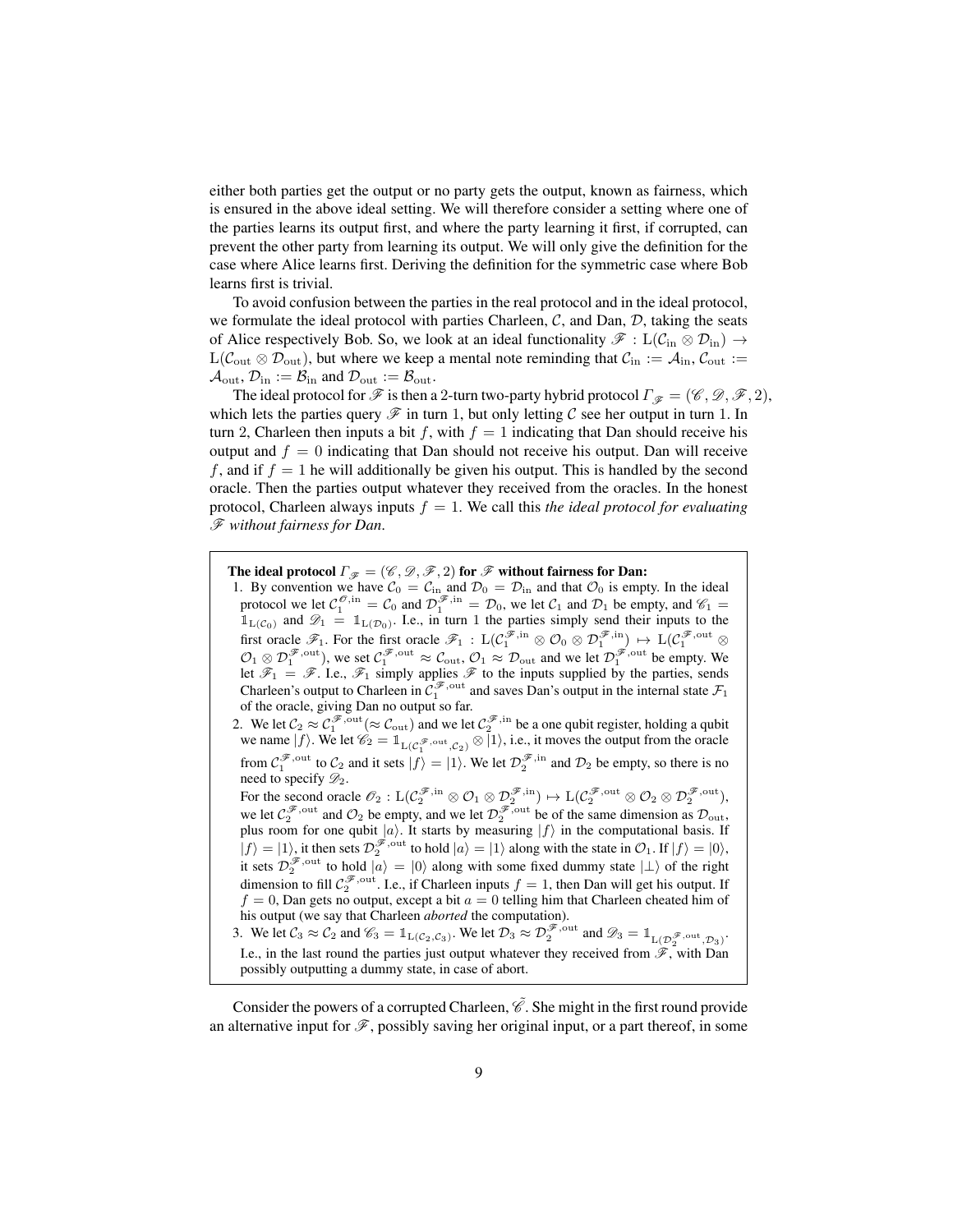ancilla. This is *input substitution*. Her choice of alternative input can only depend on her own original input, not that of Dan. This is *input independence*. Then she learns only the output of the oracle. This is *privacy*. After learning her own output she might then specify that Dan is not to learn his output. This is the necessary *lack of fairness*. A corrupted Dan has similar powers, except that he cannot abort after seeing his output. We then say that a protocol is secure if it only allows attacks which could be mounted in the ideal protocol, i.e., it only allows the inevitable attack.

**Definition 3.1.** Let  $\Pi_{\mathscr{F}}^{\mathscr{O}} = (\mathscr{A}, \mathscr{B}, \mathscr{O}, m)$  be a two-party hybrid protocol for  $\mathscr{F}$  :  $L(A_{in} \otimes B_{in}) \to L(A_{out} \otimes B_{out})$ . Let  $\Gamma_{\mathscr{F}}$  be the ideal protocol for  $\mathscr{F}$  without fairness *for Dan. Let*  $\delta \in [0..1]$ *. We say that*  $\Pi_{\mathscr{F}}^{\mathscr{O}}$  *is*  $\delta$ -active secure without fairness for Bob*, if for* all adversaries  $\tilde{\mathscr{A}}$  and  $\tilde{\mathscr{B}}$  in  $\Pi_{\mathscr{F}}^{\mathscr{G}}$ , there exist adversaries  $\tilde{\mathscr{C}}$  and  $\tilde{\mathscr{D}}$  in  $\Gamma_{\mathscr{F}}$  with sizes poly*nomial in the sizes of*  $\tilde{\mathscr{A}}$  *and*  $\tilde{\mathscr{B}}$  *such that for all input states*  $\rho_{\text{in}} \in D(\mathcal{A}_{\text{in}} \otimes \mathcal{B}_{\text{in}} \otimes \mathcal{R})$ ,

$$
\Delta \left( [\tilde{\mathscr{A}} \circledast \mathscr{B}]^{\mathscr{O}}(\rho_{\text{in}}), [\tilde{\mathscr{C}} \circledast \mathscr{D}]^{\mathscr{F}}(\rho_{\text{in}}) \right) \leq \delta \& \Delta \left( [\mathscr{A} \circledast \tilde{\mathscr{B}}]^{\mathscr{O}}(\rho_{\text{in}}), [\mathscr{C} \circledast \tilde{\mathscr{D}}]^{\mathscr{F}}(\rho_{\text{in}}) \right) \leq \delta.
$$

*If a protocol is*  $\delta$ -*active secure for*  $\delta = 0$ *, then it is called* perfectly active secure. *If it is* δ*-active secure for* δ *negligible in some security parameter* n*, then it is called* statistically active secure *(in* n*).*

### 4 Securely Swaddling Wires to Ensure Ultimate Speciousness

The Clifford based QAS, described in Sect. [2.2,](#page-5-0) can be used to share the authentication of a quantum message in a way that allows any of the players, when helped by a TPC, to verify that a state has not been tampered with, and this without being able to get information on the encoded state. This primitive will be used extensively in our protocol to ensure that all players are *ultimately specious*. It relies on a string commitment scheme and secure TPCs provided as oracles.

The basic idea consists in swaddling each input wire w into a set of  $2n$  dummy wires where n *belongs* to Alice and n *belongs* to Bob. No party will be able to extract information about the state of the original wire from the swaddling. Moreover, any attempt to modify the state of the original wire will be detected except with negligible probability in n. The subprotocol Swaddle(w), described below, uses two application of the Clifford-based QAS (one on top of the other) in order to achieve this. Alice authenticates the state of her wire w and commits to her authentication key  $K_{w,a}$  using identifier  $id_A(w)$ . She then sends the resulting system to Bob who authenticates it using key  $K_{w,b}$ that he also commits upon using identifier  $id_B(w)$ . Bob sends back the resulting system to Alice allowing her to test the validity of the swaddling. The swaddling therefore uses a total of 2n + 1 wires, where Alice holds the *innermost* and Bob the *outermost* key of the resulting swaddling  $s(w)$  of wire w.

Consider now the test performed by Alice at Step [7.](#page-10-0) Let  $A$  and  $B$  be the Clifford operators corresponding to keys  $K_{w,a}$  and  $K_{w,b}$  respectively. Notice that Alice can easily test the authenticity of a swaddling when she holds the outermost authentication. She simply applies  $A^{\dagger}$  upon the  $2n + 1$  wires, measures her n dummy wires in the computational basis to verify that they are in state  $|0^n\rangle$ . She then re-applies A to the  $2n + 1$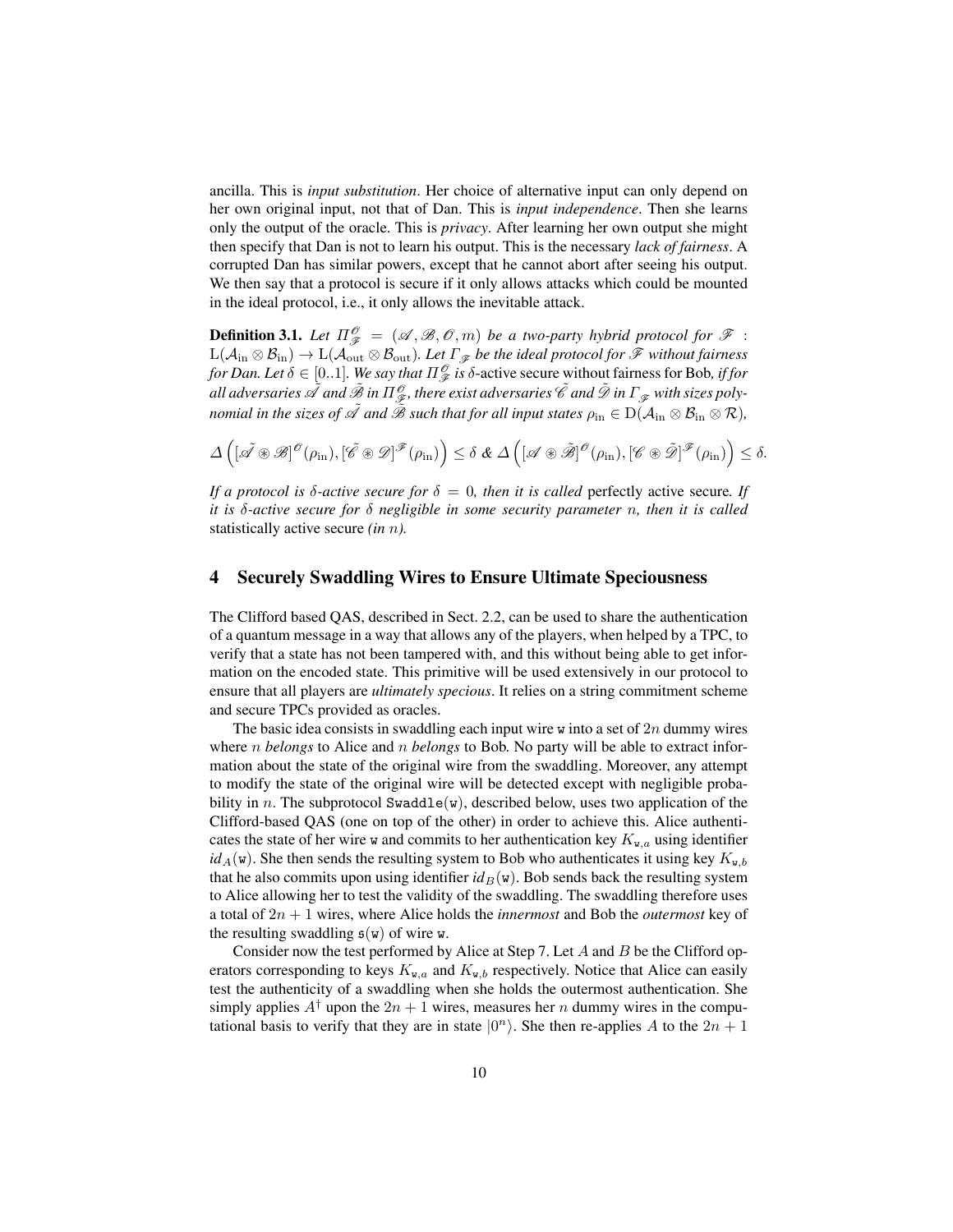wires of the swaddling. If Alice holds the innermost authentication of the swaddling, the testing procedure relies on the ideal functionality  $id_{\text{test}}$  defined as:

$$
\mathrm{id}_{\mathrm{test}}((i_a,i_b),(i'_a,i'_b)) = \left\{ \begin{matrix} ((t,K'_{{\mathtt{w}},a}),K'_{{\mathtt{w}},b}) \text{ if } i_a=i'_a = id_A({\mathtt{w}}) \wedge i_b = i'_b = id_B({\mathtt{w}}), \\ (\perp,\perp) \text{ otherwise,} \end{matrix} \right.
$$

where  $K'_{w,a}$ , and  $K'_{w,b}$  correspond to random Clifford operations  $A' \in \mathfrak{C}_{2n+1}$  and  $B' \in$  $\mathfrak{C}_{n+1}$  respectively, and t corresponds to Clifford  $T \in \mathfrak{C}_{2n+1}$  subject to:

<span id="page-10-2"></span><span id="page-10-1"></span>1.  $\mathsf{id}_{\mathsf{OPEN}}(id_A(\mathsf{w}), id_A(\mathsf{w})) = (\perp, K'_{\mathsf{w},a})$  and  $\mathsf{id}_{\mathsf{OPEN}}(id_B(\mathsf{w}), id_B(\mathsf{w})) = (K'_{\mathsf{w},b}, \perp)$ , and 2. If Alice holds the innermost key of w then  $T = (\mathbb{1}_n \otimes B') (A^{\dagger} \otimes \mathbb{1}_n) B^{\dagger}$ .

Swaddle $(W)$ , with  $W \subseteq A$ :

- 1. Alice initializes  $n \cdot #W$  dummy wires in state  $|0\rangle$ .
- 2. For each  $w \in W$ , Alice randomly chooses Clifford  $K_{w,a}$  on  $n+1$  qubits, commits to it in  $id_{sc}((id_A(w), K_{w,a}), \perp)$ , and applies it to w and her dummies.
- 3. Alice sends these  $\#\mathcal{W} \cdot (n+1)$  wires to Bob.
- 4. Bob initializes  $\#\mathcal{W} \cdot n$  dummy wires in the state  $|0\rangle$ .
- 5. For each  $w \in W$ , Bob randomly chooses a Clifford  $K_{w,b}$  on  $2n + 1$  qubits, commits to it in  $id_{sc}(\perp, (id_B(w), K_{w,b}))$ , and applies it to the  $n + 1$  wires received from Alice as well as his own dummies.
- 6. Bob sends all  $\#\mathcal{W} \cdot (2n + 1)$  wires back to Alice. Let  $\mathfrak{s}(w)$  denote the resulting swaddling of  $w \in W$ .
- <span id="page-10-0"></span>7. For each  $w \in \mathcal{W}$ , Alice calls TestSwaddling( $\mathfrak{s}(w)$ ).

Condition [1](#page-10-1) ensures that the authentication keys with identifiers  $id_A(w)$  and  $id_B(w)$ have been updated to hold values  $K'_{w,a}$  and  $K'_{w,b}$  respectively. Conditions [2](#page-10-2) makes sure that the state  $|\sigma\rangle$  of a valid swaddling  $\mathfrak{s}(w)$  satisfies  $T|\sigma\rangle = |0^n\rangle \otimes B'(|\varphi\rangle \otimes |0^n\rangle),$ where  $|\varphi\rangle$  is the logical state of  $\mathfrak{s}(w)$ . Notice that Alice gets no information about Bob's Clifford  $B'$  if she had no information about  $B$  to start with.

| TestSwaddling $(s(w))$ , with Alice doing the testing:<br>1. If Alice holds the outermost authentication key $K_{w,a}$ then:                                                                                                       |
|------------------------------------------------------------------------------------------------------------------------------------------------------------------------------------------------------------------------------------|
| - Alice applies $A^{\dagger}$ on $\mathfrak{s}(\mathbf{w})$ , where A is the Clifford corresponding to string $K_{\mathbf{w},a}$ ,<br>- Alice tests that her dummies are together in state $ 0^n\rangle$ . If not then she aborts. |
| - Alice re-applies A on the $2n + 1$ qubits of the swaddling.<br>2. Else they call $((t, K'_{w,a}), K'_{w,b}) = id_{\text{test}}((id_A(w), id_B(w)), (id_A(w), id_B(w))),$                                                         |
| - If one party gets $\perp$ in id <sub>TEST</sub> then abort.                                                                                                                                                                      |
| - Alice applies T on $\mathfrak{s}(\mathbf{w})$ where T is the Clifford operator corresponding to string t.<br>- Alice tests that her dummies are together in state $ 0^n\rangle$ . If not then she aborts.                        |
| - Alice applies A' to the the $2n + 1$ qubits of the swaddling (note that A' and B' are<br>committed upon with identifiers $id_A(w)$ and $id_B(w)$ respectively).                                                                  |

At the end of TestSwaddling( $s(w)$ ), Alice holds the outermost authentication key  $K_{w,a}$  of the resulting swaddling. Bob can do the testing by the exact same procedure provided the roles of Alice and Bob are reversed in TestSwaddling( $\mathfrak{s}(w)$ ). The security of these procedures will be discussed in Sect. [5.5.](#page-15-0) Intuitively, we expect that TestSwaddling( $\mathfrak{s}(w)$ ) allows parties to test that a swaddling  $\mathfrak{s}(w)$  has not been tampered with. It will also be used to test that each party transforms a swaddling  $\mathfrak{s}(w)$  the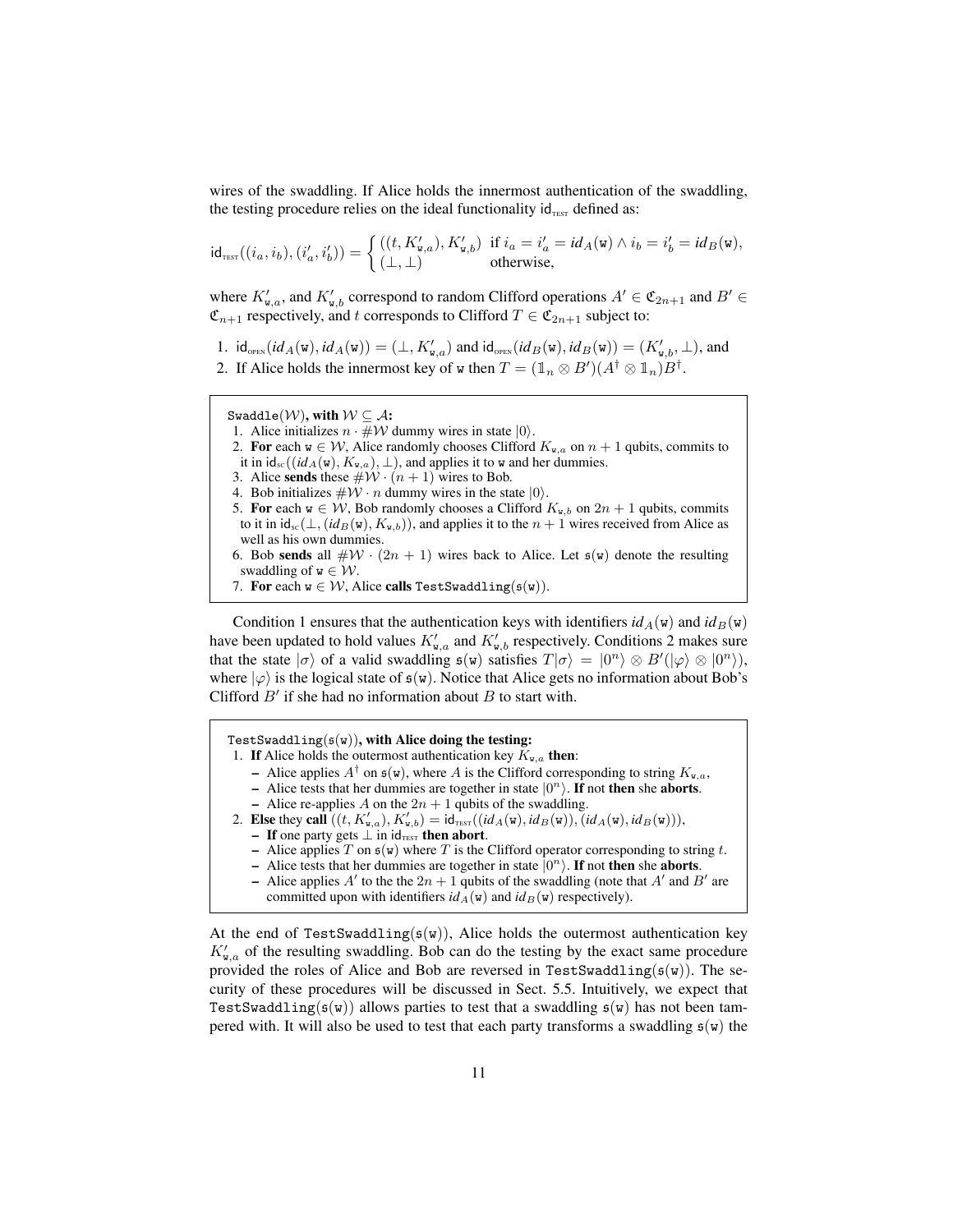way they should during the execution of the protocol. Notice that no information about the logical state of wire w leaks to any party in Swaddle(w) and TestSwaddling( $s(w)$ ) since statistically secure authentication must also encrypt w [\[2\]](#page-17-9).

At the end of the our protocol, each party will be asked to verify that the other party's registers upon which the circuit is evaluated are all in the states they should be. This subprotocol is called TestAllSwaddlings. It simply consists in the execution of TestSwaddling( $s(w)$ ) for all wires w held by each party and its description can be found in [\[5\]](#page-17-8).

The following subprotocol implements the obvious way the openings of all committed Clifford operators, thereby allowing Alice and Bob to get the final state of the computation. Notice that since Alice learns Bob's secret keys before she unveils her own, our protocol will lack fairness for Bob.

```
OpenAllSwaddlings:
```
1. For each wire  $w \in A_{\text{out}}$ , Bob reveals to Alice his committed secret key encrypting w, with identifier  $id_B(\mathbf{w})$ , by calling  $id_{\text{OPEN}}(id_B(\mathbf{w}), id_B(\mathbf{w})).$ 

2. For each wire  $w \in \mathcal{B}_{\text{out}}$ , Alice reveals to Bob her committed secret key encrypting w, with identifier  $id_A(w)$ , by calling  $id_{\theta^{PEN}}(id_A(w), id_A(w))$ .

# <span id="page-11-0"></span>5 Description of the protocol

We first start by defining the various spaces on which (the honest) Alice and Bob will be working. The circuit that they want to execute acts on some wires in Alice's possession and some in Bob's possession, and these will be swaddled as described above. We will denote by  $\mathcal{A}_u, \mathcal{B}_u$  the spaces corresponding to Alice and Bob's unswaddled wires, reserving  $A$  and  $B$  for the actual swaddled wires.

We first initialize all the qubits by swaddling them, we then perform each gate from the circuit one after the other on the authenticated data. Hence, we need to give subprotocols for the initialization as well as for each of the gates in our universal set.

For all Clifford gates (i.e., all gates in  $\mathcal{UG}$  except for R), the subprotocols are fairly simple: we use classical two-party computation to reveal a Clifford operation that executes the gate while updating the encryption key; the revealed Clifford then looks uniformly distributed and independent of everything else.

Implementing the R-gate is more involved. We use ideas from fault-tolerant computation, where this gate is implemented by doing gate teleportation via a so-called *magic state*: one prepares a special state (namely  $|M\rangle = \frac{1}{\sqrt{2}}$  $\frac{1}{2}(|0\rangle + e^{i\pi/4}|1\rangle))$  and then use a teleportation-like circuit, which itself requires only Clifford gates and measurements, to execute the gate. The problem is then reduced to that of producing this magic state, which can be done by a distillation process. The distillation process that we use is exactly the one considered in [\[3\]](#page-17-11) (where  $|M\rangle$  is an "H-type magic state" in their language); a description of it can also be found in [\[5\]](#page-17-8).

### 5.1 Main Protocol

We now give the full description of our protocol, denoted  $\widehat{H}^{C'}_{\mathscr{F}} = (\mathscr{A}, \mathscr{B}, \mathscr{O}', m)$ , allowing to evaluate the CPTP map  $\mathscr{F}$  :  $L(\mathcal{A}_{\text{in}} \otimes \mathcal{B}_{\text{in}}) \mapsto L(\mathcal{A}_{\text{out}} \otimes \mathcal{B}_{\text{out}})$  upon joint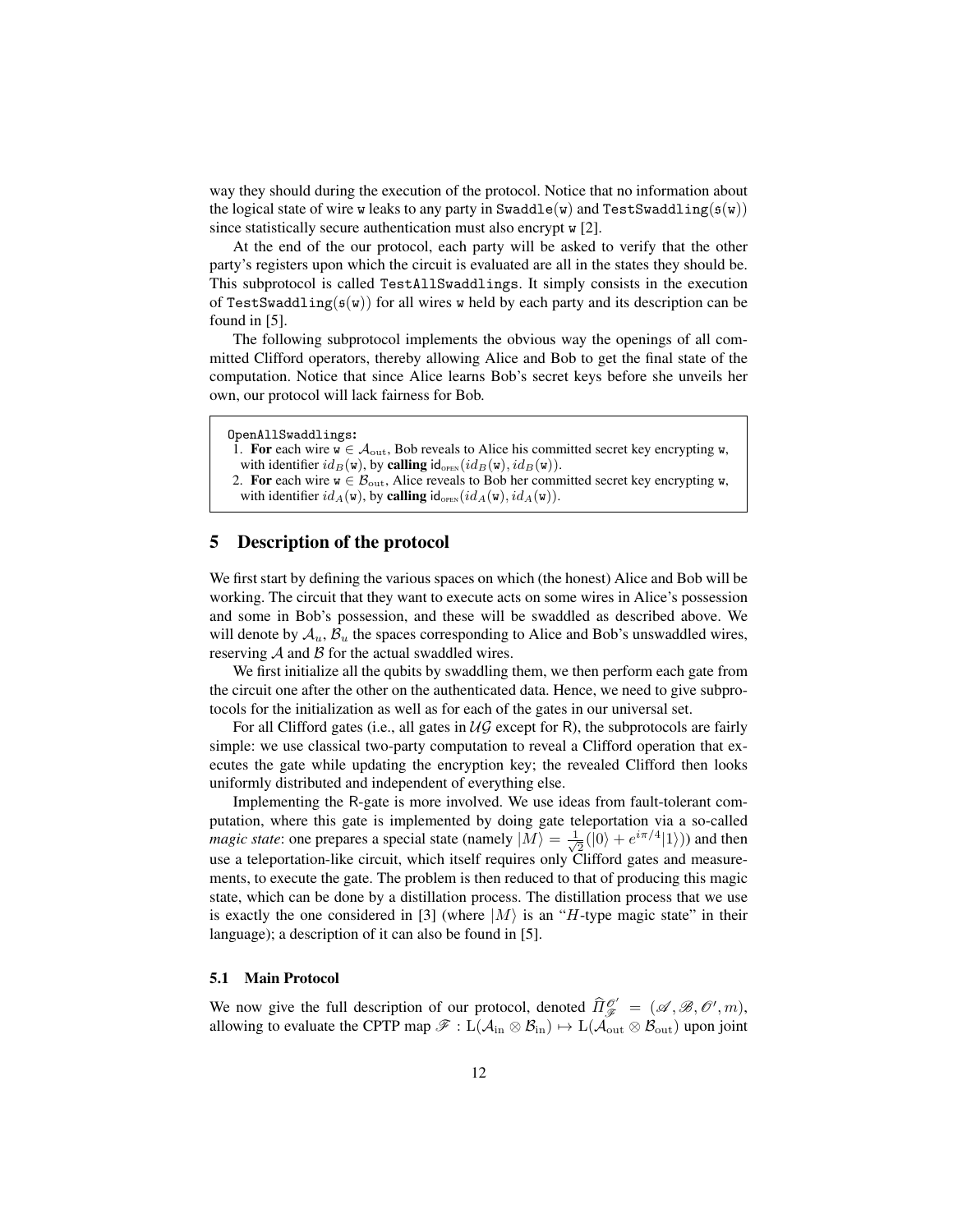input state  $\rho_{\text{in}} \in D(\mathcal{R} \otimes A_{\text{in}} \otimes B_{\text{in}})$ . The oracle list needed to run the protocol in the hybrid model is provided implicitly in Sect. [5.](#page-11-0) The operations performed at each step by  $\mathscr A$  and  $\mathscr B$  are described informally as the instructions of Alice and Bob respectively. We will view  $\mathscr F$  as being implemented by a quantum circuit acting on  $\mathcal A_{\text{in}} \otimes \mathcal B_{\text{in}}$  together with ancillas  $A_a$  and  $B_a$  initialized in state  $|0\rangle$  (we shall explain below how to test that ancillas are really in state  $|0\rangle$ ). At the end of the circuit, some of these wires become part of the outputs  $A_{\text{out}}$  and  $B_{\text{out}}$ , and the rest are part of the environment that will remain encrypted ( $A_e$  and  $B_e$ ). Let  $G_1, G_2, \ldots, G_{\ell(n)}$  be an enumeration of all gates of the circuit for  $\mathscr F$  where  $\ell(n)$  is polynomial in n, and  $G_i$  is executed before  $G_{i+1}$ . This protocol calls a number of subprotocols partially described next and in details in [\[5\]](#page-17-8).

**Protocol**  $\widehat{H}^{\mathcal{G}'}$  for the evaluation of  $\mathcal{F}$  upon joint input  $\rho_{\text{in}} \in D(\mathcal{R} \otimes A_{\text{in}} \otimes B_{\text{in}})$ :

- 1. Alice and Bob run Initialization,
- 2. For  $i = 1 ... \ell(n)$ :
	- If  $G_i$  is a one-bit Clifford gate applied to wire w then Alice and Bob call  $OneQubitClifford(G_i, \mathfrak{s}(w)),$
	- If  $G_i$  is a CNOT-gate applied to control wire  $w_c$  and  $w_t$  then Alice and Bob call  $CNOT(\mathfrak{s}(\mathtt{w}_c), \mathfrak{s}(\mathtt{w}_t)),$
	- If  $G_i$  is an R-gate applied to wire w then Alice and Bob call RGate( $\mathfrak{s}(w)$ ),
- 3. Alice and Bob call TestAllSwaddlings,
- 4. Alice and Bob call OpenAllSwaddlings ,
- 5. Alice and Bob decrypt the swaddlings for all wires in  $\mathcal{A}_{\text{out}}$  and  $\mathcal{B}_{\text{out}}$  using the keys received by the other party together with their own.

### 5.2 Subprotocols

The Initialization subprotocol prepares all swaddlings required during the evaluation of the circuit. In addition to swaddling all wires holding the qubits upon which the circuit acts, some ancillary states also have to be swaddled: one wire in the magic state and one wire in state  $|0\rangle$  per R-gate in the circuit.

Initialization:

- 1. For each R-gate being applied to a wire in A, Alice adds one additional wire  $m_{a,i}$ initialized in state  $|M\rangle = \frac{1}{\sqrt{2}}(|0\rangle + e^{i\pi/4}|1\rangle)$  to A.
- 2. For each R-gate being applied to a wire in  $\mathcal{B}$ , Bob adds an additional wire  $m_{b,i}$  initialized in state  $|M\rangle$  to  $B$ .
- 3. For each R-gate being applied to a wire in  $\mathcal{B}$ , Alice adds an additional wire  $c_{a,i}$  initialized in state  $|0\rangle$  to A.
- 4. For each R-gate being applied to a wire in A, Bob adds an additional wire  $c_{b,i}$  initialized in state  $|0\rangle$  to  $B$ .
- 5. Alice calls Swaddle $(A)$ .
- 6. Bob calls Swaddle $(\mathcal{B})$ .
- 7. For every wire  $a \in A_a$  or added in step 3 above, Alice calls VerifyAncilla( $s(a)$ ).
- 8. For every wire  $a \in \mathcal{B}_a$  or added in step 4 above, Bob calls VerifyAncilla( $\mathfrak{s}(a)$ ).
- 9. For each magic wire  $m \in A$ , Alice calls DistillMagic( $\mathfrak{s}(m)$ ).
- 10. For each magic wire  $m \in \mathcal{B}$ , Bob calls DistillMagic( $\mathfrak{s}(m)$ ).

Subprotocols VerifyAncilla( $s(a)$ ) and DistillMagic( $s(m)$ ) are described in [\[5\]](#page-17-8). The following subprotocols evaluates any one-qubit Clifford, the CNOT-gate, respectively the R. The idea behind the one-qubit protocol is to use TPC to compute the gate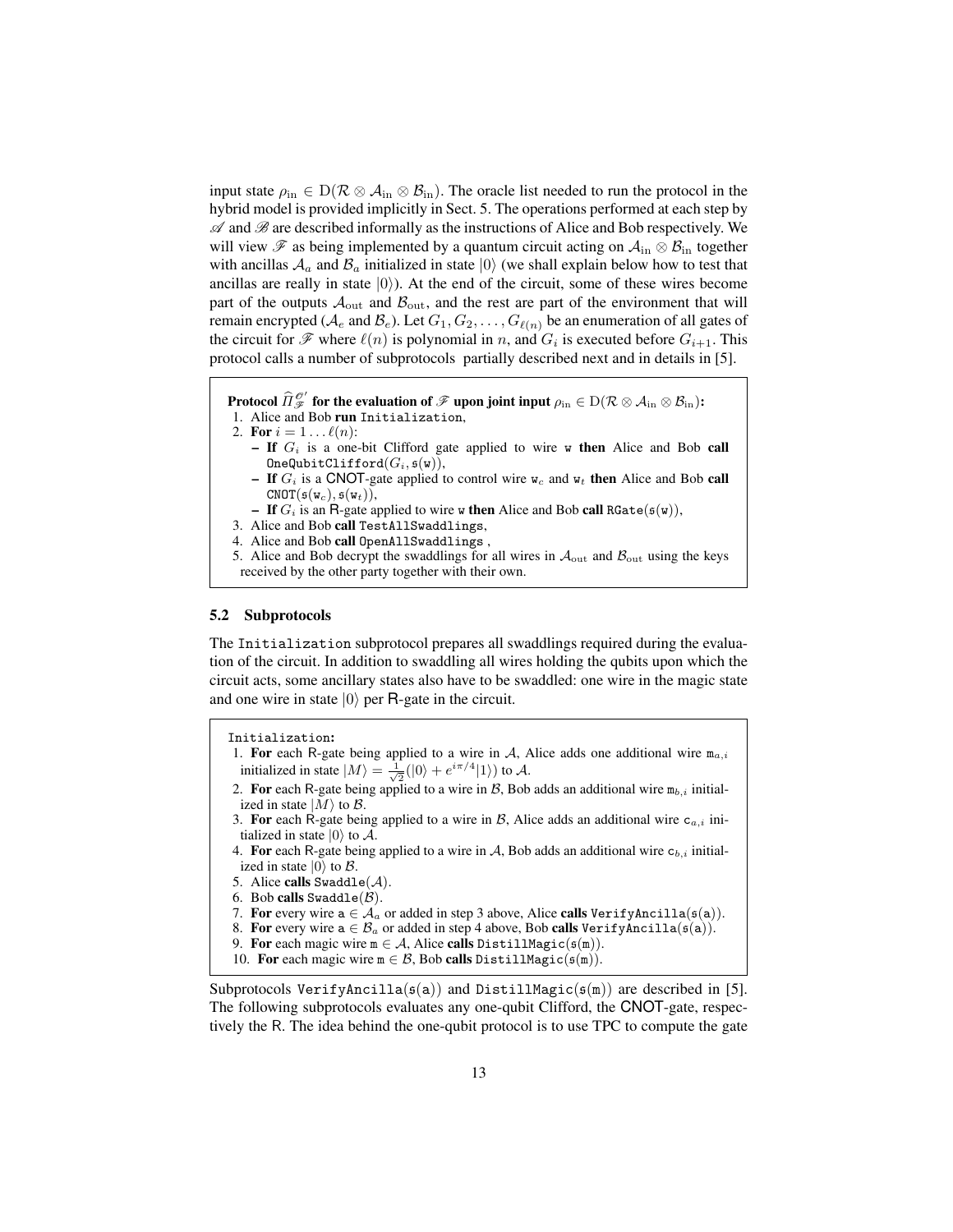*through* the authentication. Of course, the TPC needed depends upon the gate. The idea in the CNOT-subprotocol is to take the two swaddled qubits involved and turn them into one big swaddling. Then, performing a CNOT on them is no different from performing any other Clifford gate on the whole block. We then separate the big swaddling back into its components.

OneQubitClifford(C,  $\mathfrak{s}(w)$ ) with  $w \in \mathcal{A}$ :

1. Alice and Bob perform a TPC whose outcome tells Alice a randomly chosen Clifford gate which performs the gate, and changes the QAS key.

```
2. Alice performs the gate on \mathfrak{s}(w).
```
CNOT( $\mathfrak{s}(w_c), \mathfrak{s}(w_t)$ ) with wire  $w_c \in A$  as control and  $w_t$  as target: 1. Bob sends  $s(w_t)$  to Alice if Bob holds it, in which case Alice calls TestDummies( $s(w_t)$ ). 2. Alice performs a randomly selected Clifford C on  $4n + 2$  qubits jointly on  $\mathfrak{s}(w_c)$  and  $\mathfrak{s}(w_t)$ . 3. Alice sends  $s(w_c)$  and  $s(w_t)$  to Bob; Bob calls TestDummies jointly on them.

4. Alice and Bob perform a TPC whose outcome tells Bob to perform a Clifford unitary  $C' = (K_c' \otimes K_t')$ (CNOT) $K^{\dagger}$  where K is the key of the swaddling at this point, and  $K_c'$ and  $K_t^j$  are randomly-chosen Cliffords that become the new key.

5. Bob sends  $s(w_c)(\text{and } s(w_t))$  if she held this one too) to Alice. Alice calls TestDummies on them.

RGate( $\mathfrak{s}(w)$ ) with  $w \in \mathcal{A}$ :

- 1. Alice performs a swaddled CNOT with  $m_w$  as a control, and w as target.
- 2. Alice sends  $s(w)$  to Bob. Bob calls TestSwaddling( $s(w)$ ) on it.
- 3. Alice calls Measure( $s(w)$ ).
- 4. Alice and Bob perform a TPC whose result is a Clifford which, if both measurement results were zero, updates the key, and if both measurement results were one, performs a swaddled  $e^{i\pi/4}XP^{\dagger}$  and then updates the key. If the measurement results differ, then they abort.

The R-protocol performs the R-gate using gate teleportation[\[9](#page-17-12)[,8\]](#page-17-13) via the magic state is very similar to the fault-tolerant version of the R-gate introduced in [\[7](#page-17-7)[,14\]](#page-17-5). To perform an R-gate on a wire w via gate teleportation, we would first perform a CNOT from the magic state to w, and then measure w in the computational basis. If the answer is 0, we do nothing, and if it is 1, we perform  $e^{i\pi/4}XP^{\dagger}$  on the former magic state, that we then rename w. Measure( $\mathfrak{s}(w)$ ) is described in [\[5\]](#page-17-8).

#### 5.3 Security of the subprotocols

We will now show that the protocol described in the previous section has the following property: any adversary which deviates significantly from the protocol will be caught cheating with high probability. The general strategy will be as follows. For the initialization, any adversary will be forced to input something into the protocol, and will end up with some state that is properly swaddled. Then, for every other protocol step, we will assume that at the beginning, the inputs are properly swaddled, and will aim to show

<sup>5.</sup> Alice relabels  $m_{a,i}$  to w.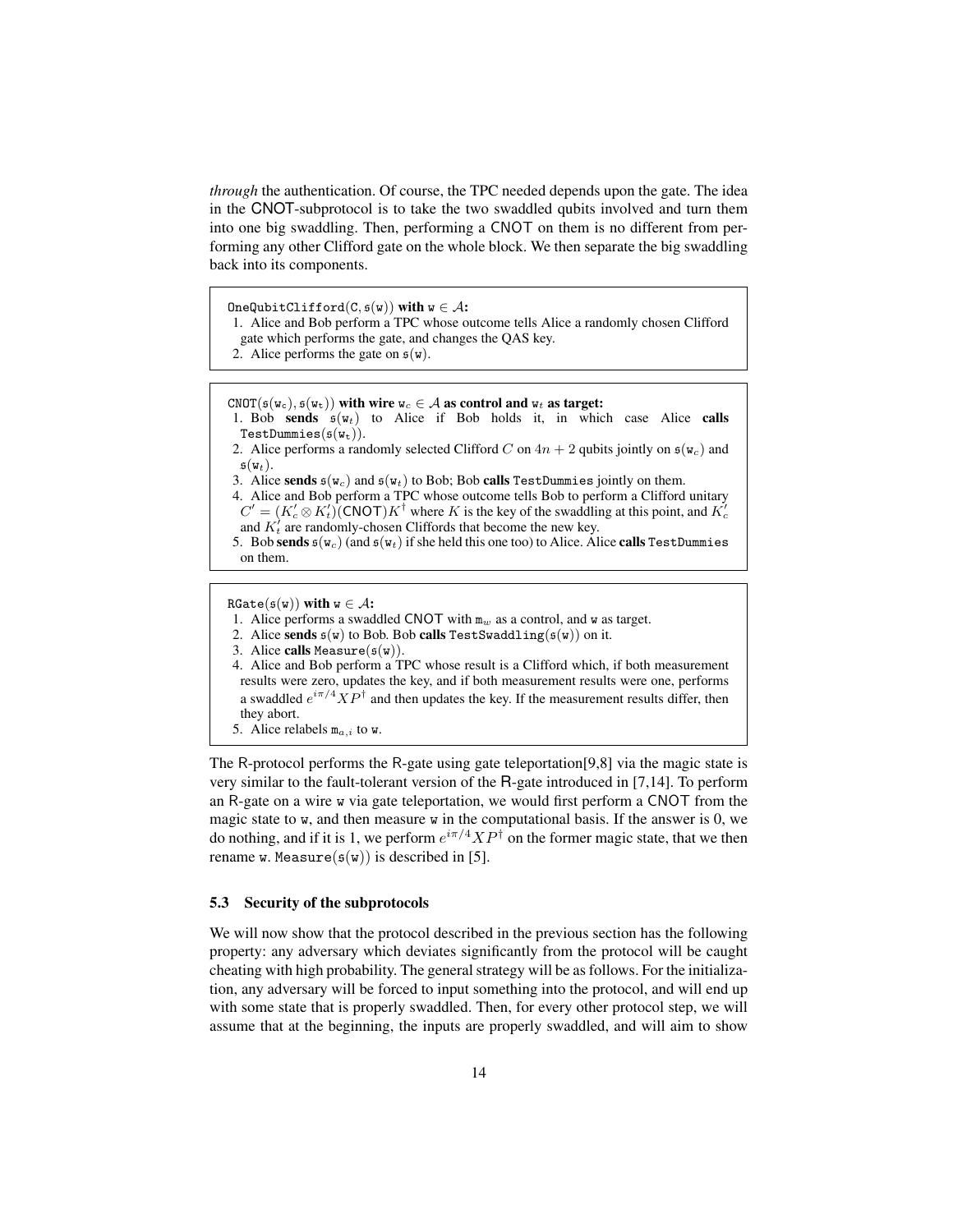that after the protocol step is done, we are once again left with a correct swaddling of the data, to which the correct operation has been applied. Furthermore, at every step, any deviation from the protocol will be essentially equivalent to an attack on the authentication scheme, which means that an adversary's chances of succeeding in changing the state without getting caught will be negligible in the number of dummy wires per qubit.

### 5.4 Some additional definitions

Before we start, we will find it convenient to introduce some additional notation. From now on,  $\rho_0$  will consist of  $\rho_{\text{in}}$  augmented with all additional qubits introduced in the Initialization phase: the additional ancillas, and the dummy wires Alice and Bob use for swaddling. Furthermore, we will denote by  $\mathcal{K}_a$  and  $\mathcal{K}_b$  systems which represent Alice's and Bob's current key, respectively. These should be thought of as being part of the inner state of the TPC ideal functionality, and therefore cannot be changed at will. A represents all other systems at Alice,  $\beta$  represents all systems in Bob's possession, and  $R$  is a system that includes everything else and ensures that the total state is pure.

Furthermore, in the sequel, we will call a *step* an execution of any of the subprotocols listed above; each of these steps consists of multiple *turns* in the sense of Section [2.3:](#page-6-0) the state at turn  $i$  consists of the state before the  $i$ th use of an oracle in the protocol (either a communication oracle or a classical computation oracle).

We will denote by  $C_{a,s}$  the operation that encodes Alice's qubits according to the keys stored in the TPC ideal functionalities at turn  $s$  in the protocol, and likewise for Bob's encoding operation  $C_{b,s}$ . See [\[5\]](#page-17-8) for more precise definitions. Furthermore, we will denote by  $[\tilde{\mathscr{A}} \otimes \mathscr{B} \wedge \overline{\text{E-ABORT}}]_s^{\mathscr{O}'}\left(\rho_{\text{in}}^{\mathcal{A}_{\text{in}}\mathcal{B}_{\text{in}}\mathcal{R}}\right)$  the global state of the protocol at turn  $s$  conditioned on the fact that the protocol doesn't abort before TestAllSwaddlings is completed. Note that this state is not normalized; its trace corresponds to the probability of not aborting before the end.

**Definition 5.1** (Forcing). We will say that the protocol is  $\mathscr{G}^{AB}$ -forcing for  $\tilde{\mathscr{A}}$  at turn s with initial operation  $\tilde{\mathscr{E}}_{0}^{\tilde{\mathcal{A}}}$  if there exists a final operation  $\tilde{\mathscr{E}}^{\mathcal{A}}$  such that:

$$
\varDelta\left([\tilde{\mathscr{A}} \circledast \mathscr{B} \wedge \overline{\text{E-ABORT}}]_s^{\mathscr{O}'}\left(\rho_{\text{in}}^{A_{\text{in}}B_{\text{in}}\mathcal{R}}\right), \tilde{\mathscr{E}} \circ \mathsf{C}_{b,s} \circ \mathscr{G} \circ \tilde{\mathscr{E}}_0\left(\rho_{\text{in}}^{A_{\text{in}}B_{\text{in}}\mathcal{R}}\right)\right) \leqslant \mathsf{negl}(n) ,
$$

where  $\tilde{\mathscr{E}}_0$  is a completely positive, trace non-increasing map that acts only on qubits in *Alice's possession at the beginning of the protocol: her own input qubits, the dummies she inputs in the swaddling, and the various ancillas that she adds.*

In other words, if the protocol is  $\mathscr G$ -forcing for Alice at some turn s, then, if the protocol doesn't abort early, regardless of what she tries to do, it will be essentially equivalent to changing her input (using the initial operation  $\tilde{\mathscr{E}}_0$ ), executing the operation  $\mathscr{G}$  (which will turn out to be the circuit that is supposed to be executed up to turn  $s$ ), swaddling the result, and then doing an arbitrary operation on her share alone, represented by  $\hat{\mathscr{E}}$ .

**Definition 5.2.** *We say that a subprotocol is G*-forcing *if the protocol is G* ◦  $\mathcal{G}_0$ -forcing *at the end of the subprotocol given that it was*  $\mathscr{G}_0$ -forcing at the beginning.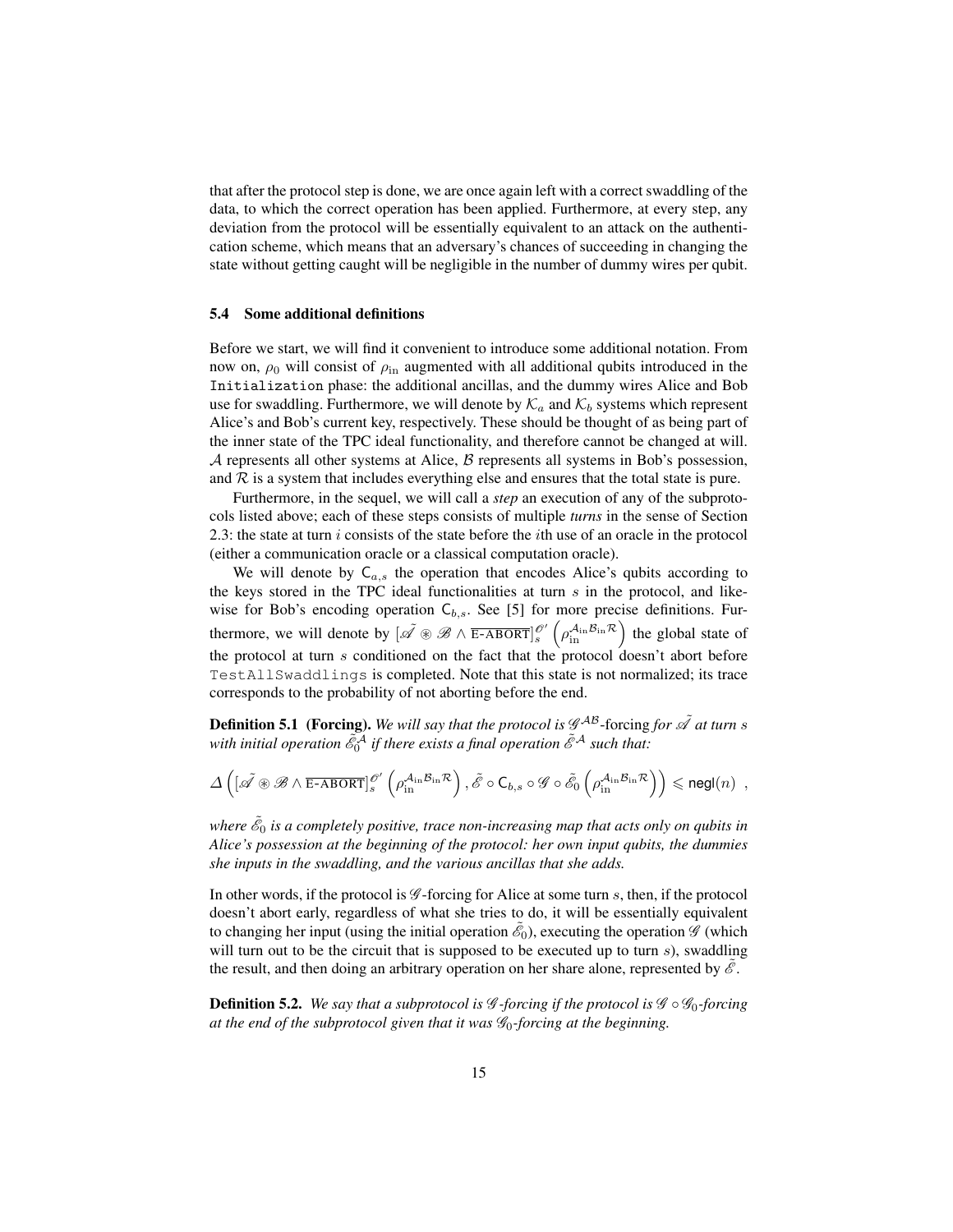**Definition 5.3** (Hiding). We will say that the protocol is hiding for  $\tilde{\mathcal{A}}$  at turn s, if, for  $all$  input states  $\rho_{\text{in}}^{\mathcal{A}_{\text{in}}\mathcal{B}_{\text{in}}\mathcal{R}_{\text{in}}}$ , we have that

$$
\varDelta\left(\operatorname{tr}_{\mathcal{B}}\left([\tilde{\mathscr{A}}\circledast \mathscr{B}]^{\mathscr{O}'}_{s}(\rho^{\mathcal{A}_{\mathrm{in}}\mathcal{B}_{\mathrm{in}}\mathcal{R}_{\mathrm{in}}})\right),\operatorname{tr}_{\mathcal{B}}\left([\tilde{\mathscr{A}}\circledast \mathscr{B}]^{\mathscr{O}'}_{s}(\rho^{\mathcal{A}_{\mathrm{in}}\mathcal{R}_{\mathrm{in}}}_{\mathrm{in}}\otimes \ket{0}\!\!\bra{0}^{\mathcal{B}_{\mathrm{in}}})\right)\right)\leqslant \mathsf{negl}(n)\enspace.
$$

Hence, the protocol is hiding if the state seen by a dishonest Alice is independent of Bob's input. Note that this in particular implies that  $\mathscr{A}$ 's action at turn s is necessarily independent of Bob's input.

### <span id="page-15-0"></span>5.5 Proving hidingness and forcingness

To construct the simulator needed to prove security, we will need to show two things. First, we will have to show that before the keys are revealed, the cheater's internal state can be produced by running the protocol internally with a dummy input from the honest party; this will follow from the fact that the Clifford QAS is a secure encryption scheme. Second, we will have to show that after the keys are revealed, the correct circuit has been applied. These two properties correspond to the "hiding" and "forcing" properties defined in the previous section, and proving these for our protocol will be the focus of this section. The fact that the protocol is hiding simply follows from the security of the Clifford QAS as an encryption scheme; we state this as a lemma below. To prove forcingness, the usual trick will be to assume that we pass every call to TestDummies in the protocol (since we only need to look at the no-early-abort case) and use the security definition of the Clifford QAS (Definition [2.2\)](#page-5-1) to show that the dishonest party's attack can be represented by a completely positive, trace non-increasing map  $\mathcal{U}^{\text{acc}}$  that acts only on his/her other systems (i.e. the ones that were not involved in the TestDummies). If the adversary decides to try to break the QAS at this step, this  $\mathscr{U}^{\text{acc}}$  will simply decrease the trace to reflect the probability of abortion. We prove the forcingness of the various subprotocols in [\[5\]](#page-17-8), and simply summarize the end result as Lemma [5.5](#page-15-1) below.

<span id="page-15-2"></span>Lemma 5.4. *For every turn before* OpenAllSwaddlings*, the protocol is hiding for every adversary* A˜ *and* B˜*.*

*Proof.* During this phase of the protocol, all  $\tilde{\mathcal{A}}$  ever gets from Bob (and  $\tilde{\mathcal{B}}$  from Alice) is encrypted in a QAS, whose key is managed by the classical two-party computations. Hence, this follows directly from the security of the Clifford QAS (see Section [2.2,](#page-5-0) or the full version [\[5\]](#page-17-8) for more details).

<span id="page-15-1"></span>**Lemma 5.5.** All subprotocols are  $\mathscr G$ -forcing for any  $\tilde{\mathscr A}$  and  $\tilde{\mathscr B}$ , where  $\mathscr G$  is the opera*tion performed by the subprotocol.*

# 6 Proving Active Security

Here is the rough description of  $\tilde{\mathscr{C}}$ 's operations for the start of the simulation. These steps allow to simulate any execution aborting in the real world before the adversary  $\tilde{\mathscr{A}}$  receives back all her swaddlings from  $\mathscr{B}$  in TestAllSwaddlings. Let  $s^*$  be the turn in  $\widehat{\Pi}_{\mathscr{F}}^{\mathscr{O}'}$  at which this transmission is received by  $\tilde{\mathscr{A}}$ . The simulator  $\tilde{\mathscr{C}}$  runs  $\tilde{\mathscr{A}}$  as a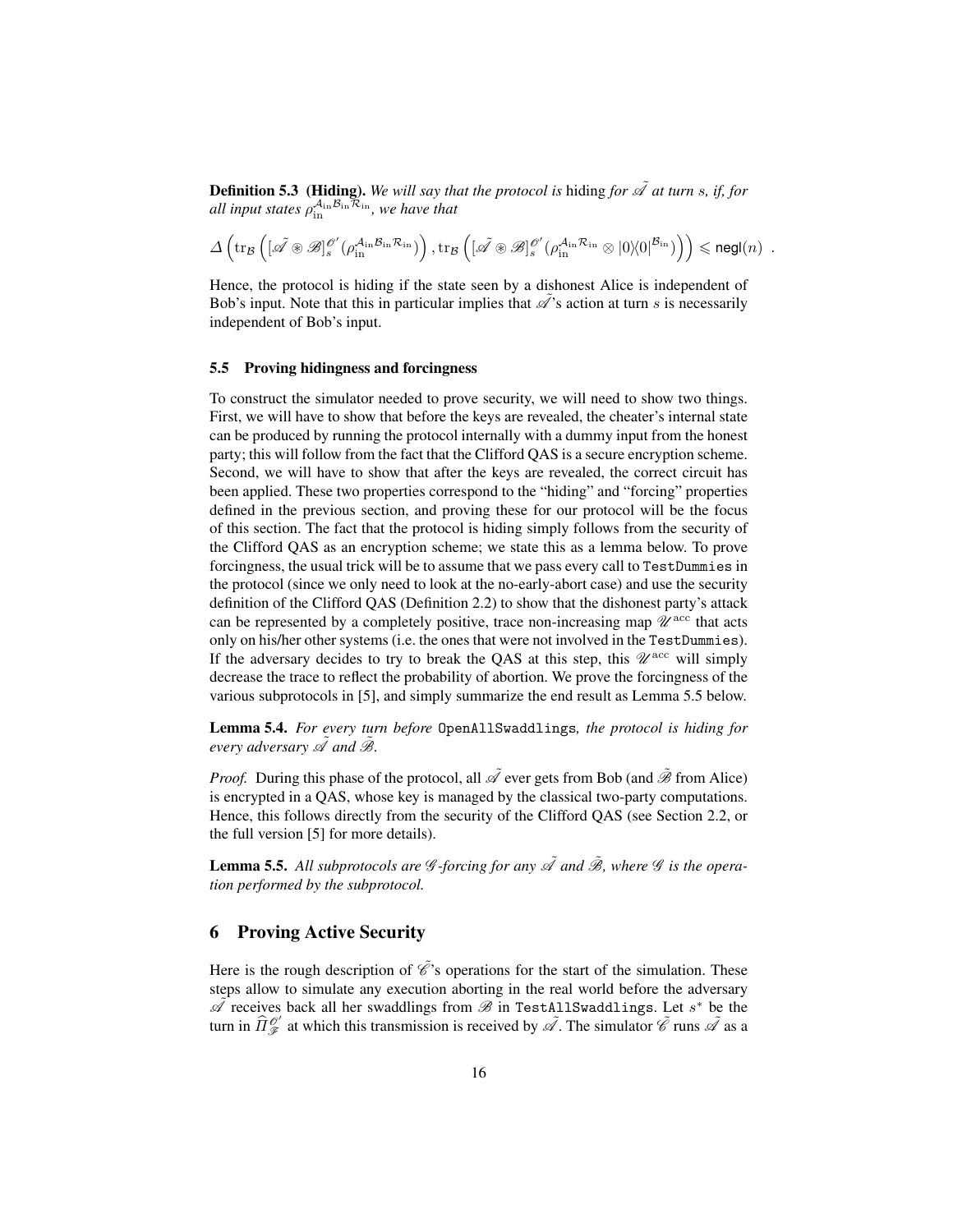subroutine using an internal copy of  $\mathcal{B}$ 's instructions run upon a (or any) dummy input state  $|0\rangle^{\mathcal{B}_{\text{in}}}$ . We denote by  $\mathscr{B}^*$  the simulated  $\mathscr{B}$  on a dummy input run internally in  $\widetilde{\mathscr{C}}$ .

We define E-ABORT<sub>s</sub> as the event consisting in an execution between two parties aborting at turn  $s < s^*$ . Let  $[\tilde{C} \circledast \mathscr{D} \wedge E\text{-}ABORT_s]^{\widetilde{\mathscr{F}}}(\rho_{\text{in}})$  and  $[\tilde{\mathscr{A}} \circledast \mathscr{B} \wedge E\text{-}ABORT_s]^{\widetilde{\mathscr{O}}'}(\rho_{\text{in}})$ be denoting the the joint state of an execution that aborts at turn  $s$  upon joint input state  $\rho_{\text{in}}$  between  $\mathscr{C}$  and  $\mathscr{D}$  (in the ideal world) and between  $\mathscr{A}$  and  $\mathscr{B}$  (in the real world) respectively. States  $\left[\tilde{\mathscr{C}}\circledast\mathscr{D}\wedge\text{E-ABORT}_s\right]^{\mathscr{F}}(\rho_{\text{in}})$  and  $\left[\tilde{\mathscr{A}}\circledast\mathscr{B}\wedge\text{E-ABORT}_s\right]^{\mathscr{O}'}(\rho_{\text{in}})$  are not normalized,  $\text{tr}([\tilde{\mathscr{C}} \otimes \mathscr{D} \wedge E\text{-}ABORT_s]^{\mathscr{F}}(\rho_{\text{in}}))$  and  $\text{tr}([\tilde{\mathscr{A}} \otimes \mathscr{B} \wedge E\text{-}ABORT_s]^{\mathscr{O}}(\rho_{\text{in}}))$ are the probabilities that  $[\tilde{\mathscr{C}} \otimes \mathscr{D}]^{\mathscr{F}}(\rho_{\text{in}})$  and  $[\tilde{\mathscr{A}} \otimes \mathscr{B}]^{\tilde{\mathscr{C}}'}(\rho_{\text{in}})$  aborts at step s respectively. The proof of next lemma can be found in [\[5\]](#page-17-8) and follows easily from the hiding property of the protocol expressed in Lemma [5.4.](#page-15-2)

<span id="page-16-0"></span>**Lemma 6.1** (Early abort). Let  $\tilde{A}$  be an adversary in hybrid protocol  $\hat{\Pi}^{\mathcal{O}'}_{\mathcal{F}} = (\mathcal{A}, \mathcal{B}, \mathcal{O}', m)$  $f \circ \mathcal{F}$  :  $\mathcal{L}(\mathcal{A}_{\text{in}} \otimes \mathcal{B}_{\text{in}}) \to \mathcal{L}(\mathcal{A}_{\text{out}} \otimes \mathcal{B}_{\text{out}})$ . Let  $s^*$  be the turn in  $\widehat{\Pi}_{\mathscr{F}}^{\mathscr{O}'}$  at which  $\mathscr{B}$ *returns all of*  $\tilde{\mathscr{A}}$ *'s swaddlings in* TestAllSwaddlings *and let*  $0 \leq s < s^*$ . *Then, there exists an adversary*  $\hat{\mathscr{C}}$  *in*  $\Gamma_{\mathscr{F}}$ (polysize *in the size of*  $\hat{\mathscr{A}}$ ) such that for any  $\rho_{\text{in}} \in$  $D(\mathcal{A}_{\text{in}} \otimes \mathcal{B}_{\text{in}} \otimes \mathcal{R}),$ 

$$
\varDelta\left([\tilde{\mathscr{C}}\circledast\mathscr{D}\wedge \text{E-ABORT}_s]^{\mathscr{F}}(\rho_{\text{in}}), [\tilde{\mathscr{A}}\circledast\mathscr{B}\wedge \text{E-ABORT}_s]^{\mathscr{O}'}(\rho_{\text{in}})\right)\le {\mathsf{negl}}(n)\enspace.
$$

By symmetry, the same is also true with respect to adversaries  $\tilde{\mathscr{B}}$  in  $\widehat{\Pi}^{\mathscr{O}'}_{\mathscr{F}}$  and  $\tilde{\mathscr{D}}$  in  $\Gamma_{\mathscr{F}}.$ 

It remains to simulate the execution from turn  $s^*$  until the end. In the simulated world, if  $\tilde{e}$  reaches turn  $s^*$  when  $\tilde{A}$  and  $\mathcal{B}^*$  are interacting then the output state  $\mathcal{F}(\rho_{\text{in}}^{A_{\text{in}}R}\otimes$  $|0\rangle\langle 0|$ ) can be recovered. The reason being that at turn s<sup>\*</sup>, all swaddlings have been tested by  $\mathscr{B}^*$  in TestAllSwaddlings.  $\check{\mathscr{C}}$  can get the output state since it knows all keys allowing to decrypt all logical wires, and all these wires have not been tampered with. The simulation then works along the same lines than in [\[4\]](#page-17-0). At turn  $s^*, \check{\mathscr{C}}$  is simulating  $\mathscr{B}^*$ 's quantum transmission of all swaddlings belonging to  $\tilde{\mathscr{A}}$  back to  $\tilde{\mathscr{A}}$ . These swaddlings have been successfully tested by  $\mathscr{B}^*$  in TestAllSwaddlings.  $\widetilde{\mathscr{C}}$ intercepts all these swaddlings and decrypts them together with all swaddlings held by  $\mathscr{B}^*$ .  $\widetilde{\mathscr{C}}$  then recovers the output state.  $\widetilde{\mathscr{C}}$  undoes the quantum operation  $\mathscr{F}$  in order to recover  $\mathscr A$ 's effective input state before querying  $\mathscr F_1$  with the effective input state.  $\mathscr C$ swaddles back the answer to the query using the same keys. The swaddlings are finally sent to  $\tilde{\mathscr{A}}$  before resuming the interaction between  $\tilde{\mathscr{A}}$  and  $\mathscr{B}^*$ . Two things can happen in OpenAllSwaddlings: 1)  $\mathscr A$ 's behavior makes the execution abort, and 2)  $\mathscr A$  and  $\mathscr B$  reach the end of the execution in normal conditions. In the first case,  $\mathscr A$  may even get the output state of the computation while preventing  $\mathscr B$  from recovering his own. When the output state is available to  $\mathscr{A}, \mathscr{C}$  will need to call  $\mathscr{F}_1$  (with  $\mathscr{A}$ 's effective input) and  $\mathcal{F}_2$  where the later call is without fairness (i.e.,  $f = 0$ ) when  $\mathcal{\hat{A}}$  prevents  $\mathcal{\hat{B}}$ from decrypting his output logical wires.

Let  $\overline{E\text{-}ABORT}$  be the event of not having E-ABORT<sub>s</sub> at any turn  $s < s^*$ . Next lemma establishes the active security when no early aborting occurs. The proof can be found in [\[5\]](#page-17-8). It follows from the forcingness of the protocol established in Lemma [5.5.](#page-15-1)

<span id="page-16-1"></span>**Lemma 6.2** (No early abort). *For any quantum adversary*  $\tilde{\mathcal{A}}$  in hybrid protocol  $\widehat{\Pi}_{\mathcal{F}}^{C'} =$  $(\mathscr{A}, \mathscr{B}, \mathscr{O}', m)$  for  $\mathscr{F}: L(\mathcal{A}_{\text{in}} \otimes \mathcal{B}_{\text{in}}) \to L(\mathcal{A}_{\text{out}} \otimes \mathcal{B}_{\text{out}})$ , there exists an adversary  $\tilde{\mathscr{C}}$